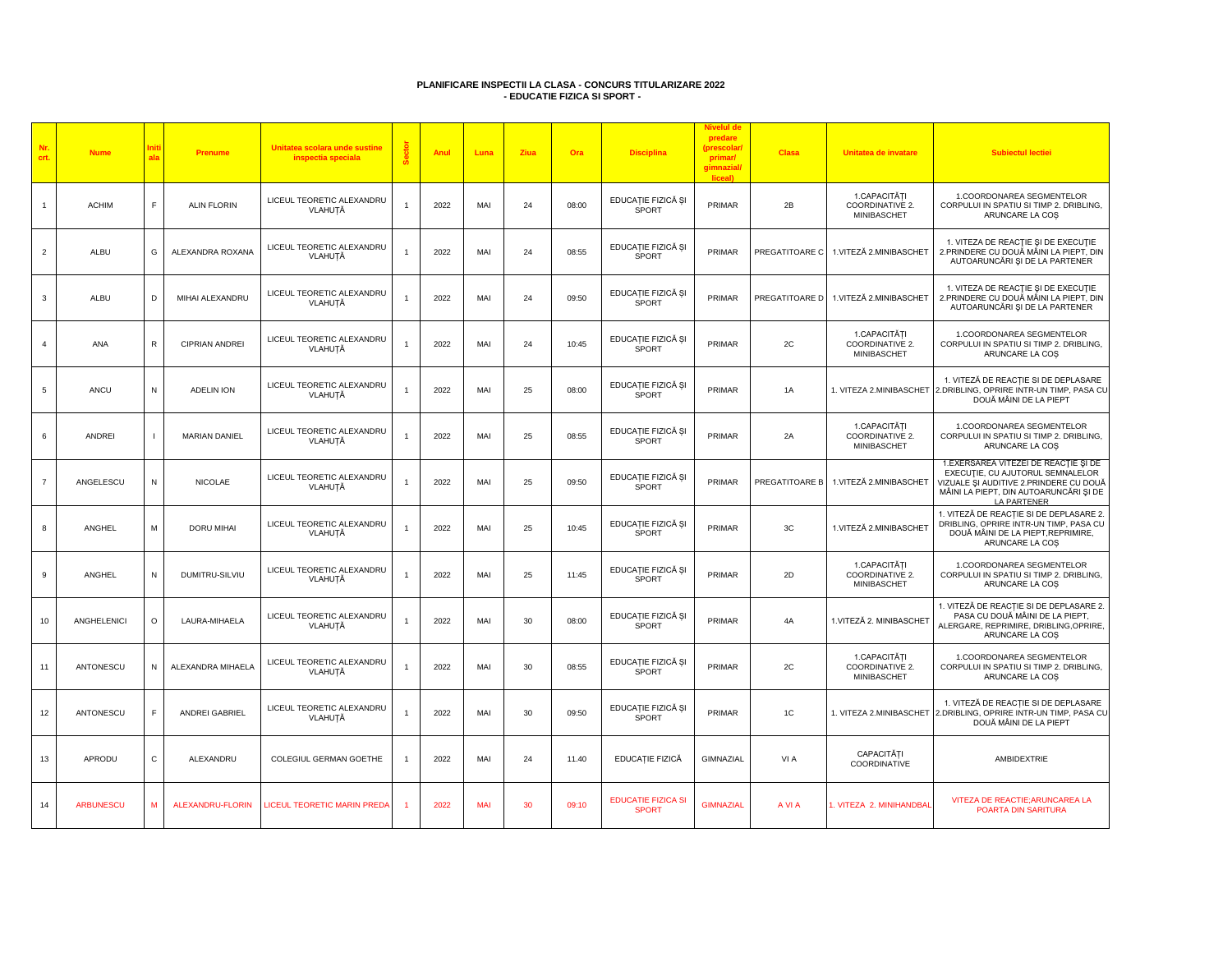| Nr.<br>crt. | <b>Nume</b>    | ala          | Prenume                  | Unitatea scolara unde sustine<br>inspectia speciala | Anul | Luna       | Ziua | Ora   | <b>Disciplina</b>                         | predare<br>(prescolar<br>primar/<br>gimnazial/<br>liceal) | <b>Clasa</b> | Unitatea de invatare                                         | <b>Subiectul lectiei</b>                                                                                                                     |
|-------------|----------------|--------------|--------------------------|-----------------------------------------------------|------|------------|------|-------|-------------------------------------------|-----------------------------------------------------------|--------------|--------------------------------------------------------------|----------------------------------------------------------------------------------------------------------------------------------------------|
| 15          | ARDELEANU      | $\mathbf{C}$ | <b>CRISTINA IONELA</b>   | <b>LICEUL TEORETIC MARIN PREDA</b>                  | 2022 | MAI        | 30   | 10:50 | <b>EDUCATIE FIZICA SI</b><br><b>SPORT</b> | <b>PRIMAR</b>                                             | <b>All A</b> | . VITEZA 2. MINIHANDBAI                                      | VITEZA DE REACTIE; DRIBLING SIMPLU SI<br>MULTIPLU - HANDBAL                                                                                  |
| 16          | <b>BABUS</b>   | $\mathbf{I}$ | <b>IONUT SILVIU</b>      | LICEUL TEORETIC MARIN PREDA                         | 2022 | MAI        | 30   | 12:55 | <b>EDUCATIE FIZICA SI</b><br><b>SPORT</b> | <b>GIMNAZIAL</b>                                          | <b>AVA</b>   | 1. VITEZA 2.HANDBAL                                          | VITEZA DE REACTIE; DRIBLING SIMPLU SI<br>MULTIPLU - HANDBAL                                                                                  |
| 17          | <b>BADALAU</b> | С            | VIOREL ALEXANDRU         | COLEGIUL GERMAN GOETHE                              | 2022 | MAI        | 25   | 16.40 | EDUCAȚIE FIZICĂ                           | GIMNAZIAL                                                 | VII B        | VITEZĂ                                                       | VITEZĂ DE DEPLASARE                                                                                                                          |
| 18          | <b>BADEA</b>   | L.           | <b>LUCIAN CONSTANTIN</b> | LICEUL TEORETIC MARIN PREDA                         | 2022 | MAI        | 30   | 14:35 | <b>EDUCATIE FIZICA SI</b><br><b>SPORT</b> | <b>GIMNAZIAL</b>                                          | A VII A      | 1. VITEZA 2.HANDBAL                                          | VITEZA DE REACTIE; ARUNCAREA LA<br>POARTA DIN SARITURA                                                                                       |
| 19          | <b>BADEA</b>   | D            | MIHAIL                   | COLEGIUL GERMAN GOETHE                              | 2022 | MAI        | 26   | 11.40 | EDUCAȚIE FIZICĂ                           | GIMNAZIAL                                                 | VII B        | <b>BASCHET</b>                                               | <b>TINEREA, PRINDEREA ȘI PASAREA MINGI</b>                                                                                                   |
| 20          | <b>BAJAN</b>   | ${\sf N}$    | <b>MIHAI AUREL</b>       | LICEUL TEORETIC MARIN PREDA                         | 2022 | MAI        | 26   | 10:00 | <b>EDUCATIE FIZICA SI</b><br><b>SPORT</b> | <b>GIMNAZIAL</b>                                          | A VI A       | <b>BASCHET : ALERGAREA</b><br><b>DE REZISTENTA</b>           | 1. DRIBLING ; 2. STARTUL DE SUS ȘI<br>LANSAREA DE LA START;                                                                                  |
| 21          | <b>BANICA</b>  | L            | ALEXANDRU CLAUDIU        | LICEUL TEORETIC MARIN PREDA                         | 2022 | <b>MAI</b> | 26   | 09:10 | <b>EDUCATIE FIZICA SI</b><br><b>SPORT</b> | <b>GIMNAZIAL</b>                                          | A VI A       | <b>BASCHET; ALERGAREA</b><br><b>DE REZISTENTA</b>            | 1. DRIBLING ; 2. STARTUL DE SUS ȘI<br><b>LANSAREA DE LA START;</b>                                                                           |
| 22          | <b>BANICA</b>  | M            | <b>MARIUS IOAN</b>       | <b>LICEUL TEORETIC MARIN PREDA</b>                  | 2022 | <b>MAI</b> | 26   | 10:50 | <b>EDUCATIE FIZICA SI</b><br><b>SPORT</b> | <b>PRIMAR</b>                                             | A III A      | 1. MINIBASCHET :<br><b>ALERGAREA DE</b><br><b>REZISTENTA</b> | 1. DRIBLING ; 2. STARTUL DE SUS ȘI<br><b>LANSAREA DE LA START;</b>                                                                           |
| 23          | <b>BARBU</b>   | ${\sf R}$    | EDUARD-COSMIN            | LICEUL GRECO-CATOLIC<br>"TIMOTEI CIPARIU"           | 2022 | MAI        | 24   | 8     | EDUCAȚIE FIZICĂ                           | PRIMAR                                                    | 1B           | 1. VITEZA.2 DEPRINDERI<br>DE LOCOMOȚIE DE BAZĂ:<br>SĂRITURA  | 1. VITEZA ÎN REGIMUL CAPACITĂȚILOR<br>COORDINATIVE2.SĂRITURĂ CU<br>DESPRINDERE DE PE UNUL ȘI DE PE<br>AMBELE PICIOARE DIN DEPLASARE.         |
| 24          | <b>BARCAN</b>  | D            | ANETA                    | LICEUL GRECO-CATOLIC<br>"TIMOTEI CIPARIU"           | 2022 | MAI        | 24   | 9     | EDUCAȚIE FIZICĂ                           | PRIMAR                                                    | 2B           | 1. VITEZA. 2. MINIBASCHET                                    | 1. VTEZA DE REACȚIE LA STIMULI AUDITIVI<br>ŞI VIZUALI . 2. PRINDEREA ŞI PASAREA<br>MINGII CU DOUĂ MÂINI DE LA PIEPT DE PE<br>LOC, DRIBLING.  |
| 25          | <b>BECZE</b>   | T            | <b>MARIA BIANCA</b>      | LICEUL GRECO-CATOLIC<br>"TIMOTEI CIPARIU"           | 2022 | MAI        | 24   | 10    | EDUCAȚIE FIZICĂ                           | PRIMAR                                                    | 2A           | 1. VITEZA. 2 MINIBASCHET                                     | 1.VTEZA DE REACȚIE LA STIMULI AUDITIVI<br>ŞI VIZUALI . 2. PRINDEREA ŞI PASAREA<br>MINGII CU DOUĂ MÂINI DE LA PIEPT DE PE<br>LOC, DRIBLING.   |
| 26          | <b>BEJAN</b>   | Α            | ROXANA AURORA            | LICEUL GRECO-CATOLIC<br>"TIMOTEI CIPARIU"           | 2022 | MAI        | 24   | 11    | EDUCAȚIE FIZICĂ                           | PRIMAR                                                    | 4C           | 1.VITEZA.2 MINIBASCHET                                       | 1. VTEZA DE REACȚIE. 2. PRINDEREA ȘI<br>PASAREA MINGII CU DOUĂ MÂINI DE LA<br>PIEPT, DRIBLING.                                               |
| 27          | <b>BLAGOI</b>  |              | <b>SORIN</b>             | LICEUL GRECO-CATOLIC<br>"TIMOTEI CIPARIU"           | 2022 | MAI        | 24   | 12    | EDUCAȚIE FIZICĂ                           | PRIMAR                                                    | 3B           | 1. VITEZA. 2 MINIBASCHET                                     | 1. VTEZA DE REACȚIE. 2. PRINDEREA ȘI<br>PASAREA MINGII CU DOUĂ MÂINI DE LA<br>PIEPT, DRIBLING.                                               |
| 28          | <b>BLIDARU</b> | <b>ML</b>    | <b>IOANA DIANA</b>       | LICEUL GRECO-CATOLIC<br>"TIMOTEI CIPARIU"           | 2022 | MAI        | 25   | 8     | EDUCAȚIE FIZICĂ                           | PRIMAR                                                    | PC           | 1.VITEZA. 2. DEPRINDERI<br>DE LOCOMOȚIE DE BAZĂ<br>:SĂRITURA | 1.VITEZA ÎN REGIMUL CAPACITĂȚILOR<br>COORDINATIVE2.SĂRITURĂ CU<br>DESPRINDERE DE PE UNUL ȘI DE PE<br>AMBELE PICIOARE DIN DEPLASARE.          |
| 29          | <b>BLIDARU</b> | E            | <b>SERGIU EMILIAN</b>    | LICEUL GRECO-CATOLIC<br>"TIMOTEI CIPARIU"           | 2022 | MAI        | 25   | 9     | EDUCAȚIE FIZICĂ                           | GIMNAZIAL                                                 | 5B           | 1.ALERGARE DE VITEZĂ<br>2. BASCHET                           | 1.STARTUL DE JOS ȘI LANSAREA DE LA<br>START. 2. PRINDEREA ȘI PASAREA MINGII<br>CU DOUĂ MÂINI DE LA PIEPT-OPRIRE ÎNTR-<br>UN TIMP - DRIBLING. |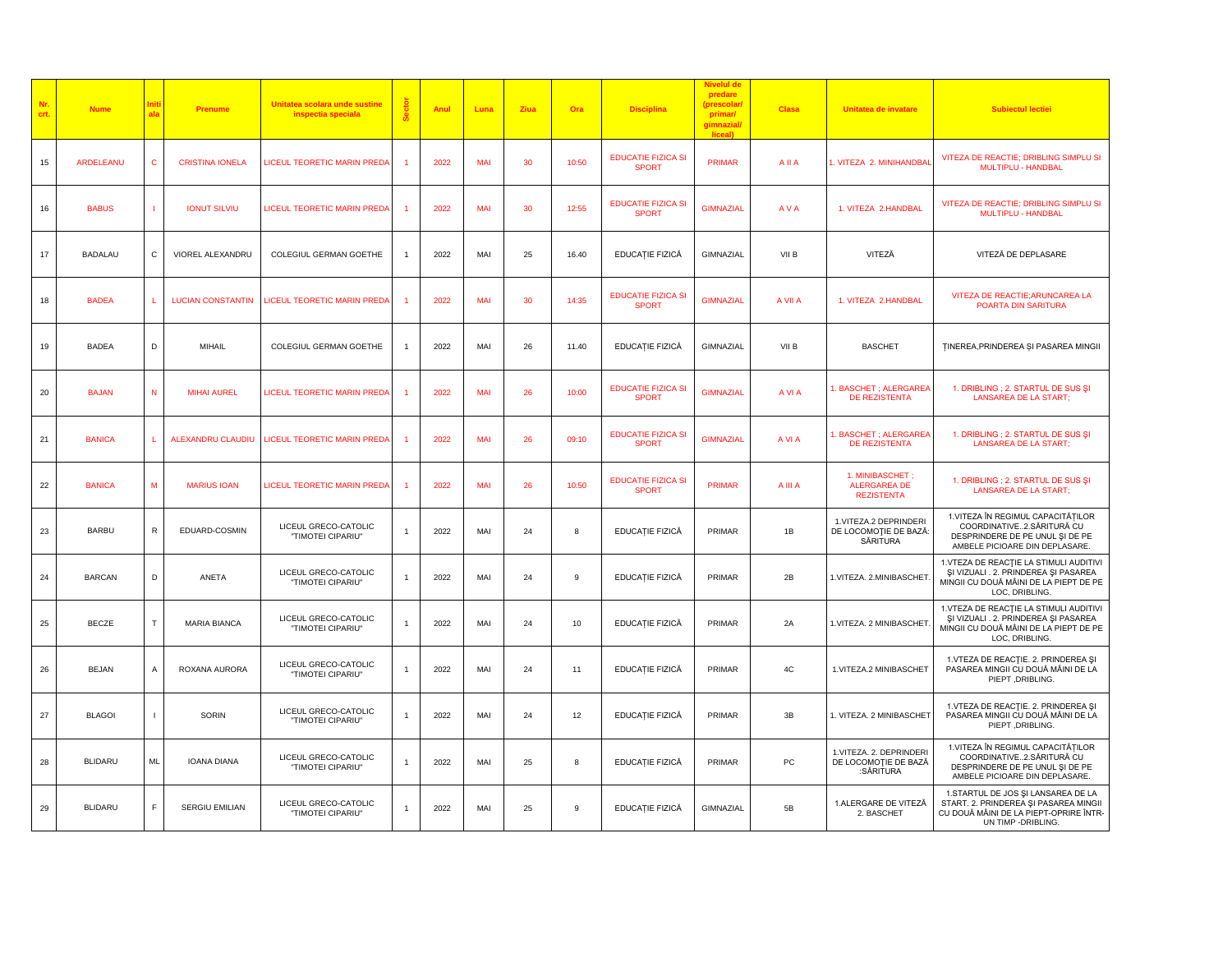| Nr.<br>crt. | <b>Nume</b>      | Init<br>ala    | <b>Prenume</b>        | Unitatea scolara unde sustine<br>inspectia speciala           | Anul | Luna       | Ziua | Ora   | <b>Disciplina</b>                         | Nivelul dı<br>predare<br>(prescolar)<br>primar/<br>gimnazial/<br>liceal) | <b>Clasa</b> | Unitatea de invatare                                            | <b>Subiectul lectiei</b>                                                                                                                                   |
|-------------|------------------|----------------|-----------------------|---------------------------------------------------------------|------|------------|------|-------|-------------------------------------------|--------------------------------------------------------------------------|--------------|-----------------------------------------------------------------|------------------------------------------------------------------------------------------------------------------------------------------------------------|
| 30          | <b>BOLFOS</b>    | ${\sf R}$      | <b>DIANA RALUCA</b>   | <b>LICEUL TEORETIC "DANTE</b><br><b>ALIGHERI</b> <sup>®</sup> | 2022 | <b>MAI</b> | 30   | 12.35 | <b>EDUCATIE FIZICA SI</b><br><b>SPORT</b> | <b>GIMNAZIAL</b>                                                         | 6B           | 1.ALERGARE DE VITEZĂ<br>2. BASCHET                              | 1.STARTUL DE JOS ȘI LANSAREA DE LA<br>START. 2. PRINDEREA ȘI PASAREA MINGI<br>CU DOUĂ MÂINI DE LA PIEPT-OPRIRE ÎNTR-<br>UN TIMP - DRIBLING.                |
| 31          | <b>BORANESCU</b> | $\vee$         | OANA ANA MARIA        | LICEUL GRECO-CATOLIC<br>"TIMOTEI CIPARIU"                     | 2022 | MAI        | 25   | 11    | EDUCAȚIE FIZICĂ                           | GIMNAZIAL                                                                | 5A           | 1.ALERGARE DE VITEZĂ<br>2. BASCHET                              | 1.STARTUL DE JOS ȘI LANSAREA DE LA<br>START. 2. PRINDEREA SI PASAREA MINGII<br>CU DOUĂ MÂINI DE LA PIEPT-OPRIRE ÎNTR-<br>UN TIMP - DRIBLING.               |
| $32\,$      | <b>BOROSOIU</b>  | L              | ANDREI                | LICEUL GRECO-CATOLIC<br>"TIMOTEI CIPARIU"                     | 2022 | MAI        | 26   | 8     | EDUCAȚIE FIZICĂ                           | PRIMAR                                                                   | 2B           | 1.VITEZA. 2.DEPRINDERI<br>DE MANIPULARE TIP<br><b>PROPULSIE</b> | 1. VITEZA DE DEPLASARE. 2. ARUNCARE CU<br>UNA ȘI DOUĂ MÂINI DE PE LOC, LA<br>DISTANȚĂ.                                                                     |
| 33          | <b>BOTEANU</b>   | $\vee$         | VASILE - RAUL         | LICEUL GRECO-CATOLIC<br>"TIMOTEI CIPARIU"                     | 2022 | MAI        | 26   | 9     | EDUCAȚIE FIZICĂ                           | PRIMAR                                                                   | 4B           | 1. VITEZA, 2. MINIBASCHET                                       | 1. VTEZA DE REACTIE. 2. PRINDEREA ȘI<br>PASAREA MINGII CU DOUĂ MÂINI DE LA<br>PIEPT, DRIBLING.                                                             |
| 34          | <b>BRAIEK</b>    | н              | <b>HAITHEM</b>        | LICEUL GRECO-CATOLIC<br>"TIMOTEI CIPARIU"                     | 2022 | MAI        | 26   | 10    | EDUCAȚIE FIZICĂ                           | PRIMAR                                                                   | 2A           | 1.VITEZA 2DEPRINDERI<br>DE MANIPULARE TIP<br><b>PROPULSIE</b>   | 1. VITEZA DE DEPLASARE. 2. ARUNCARE CU<br>UNA ȘI DOUĂ MÂINI DE PE LOC, LA<br>DISTANȚĂ.                                                                     |
| 35          | <b>BREZEANU</b>  | G              | ROBERT GHEORGHE       | LICEUL GRECO-CATOLIC<br>"TIMOTEI CIPARIU"                     | 2022 | MAI        | 26   | 11    | EDUCAȚIE FIZICĂ                           | PRIMAR                                                                   | 4C           | 1. VITEZA 2. MINIBASCHET                                        | 1. VTEZA DE REACTIE. 2. PRINDEREA SI<br>PASAREA MINGII CU DOUĂ MÂINI DE LA<br>PIEPT, DRIBLING.                                                             |
| 36          | <b>BUBUIANU</b>  | $\overline{A}$ | ALINA CARMEN          | LICEUL GRECO-CATOLIC<br>"TIMOTEI CIPARIU"                     | 2022 | MAI        | 30   | 9     | EDUCAȚIE FIZICĂ                           | PRIMAR                                                                   | PC           | 1.VITEZA. 2. DEPRINDERI<br>DE LOCOMOȚIE DE BAZĂ:<br>SÅRITURA    | 1.VITEZA DE DEPLASARE. 2.SĂRITURI CU<br>DESPRINDERE DE PE AMBELE PICIOARE PE<br>SI PESTE OBIECTE                                                           |
| 37          | <b>BUDICA</b>    | F              | <b>FLORENTINA</b>     | LICEUL GRECO-CATOLIC<br>"TIMOTEI CIPARIU"                     | 2022 | MAI        | 30   | 10    | EDUCAȚIE FIZICĂ                           | GIMNAZIAL                                                                | 5A           | 1.ALERGARE DE VITEZĂ.2.<br><b>BASCHET</b>                       | 1.PASUL ALERGĂTOR DE ACCELERARE. 2.<br>PRINDEREA ȘI PASAREA MINGII CU DOUĂ<br>MÂINI DE LA PIEPT-OPRIRE ÎNTR-UN TIMP<br>DRIBLING.                           |
| 38          | <b>BULDUR</b>    | Α              | RADU STEFAN           | LICEUL GRECO-CATOLIC<br>"TIMOTEI CIPARIU"                     | 2022 | MAI        | 31   | 8     | EDUCAȚIE FIZICĂ                           | PRIMAR                                                                   | 1B           | 1.VITEZA.2. DEPRINDERI<br>DE LOCOMOȚIE DE BAZĂ:<br>SĂRITURA     | 1. VITEZA ÎN REGIMUL CAPACITĂTILOR<br>COORDINATIVE2.SĂRITURĂ CU<br>DESPRINDERE DE PE UNUL ȘI DE PE<br>AMBELE PICIOARE DIN DEPLASARE ȘI<br>PESTE OBSTACOLE. |
| 39          | <b>BUMBAC</b>    | 1. V           | ANDREEA-VERONICA      | LICEUL GRECO-CATOLIC<br>"TIMOTEI CIPARIU"                     | 2022 | MAI        | 31   | 9     | EDUCAȚIE FIZICĂ                           | PRIMAR                                                                   | 2B           | 1.VITEZA. 2.DEPRINDERI<br>DE MANIPULARE TIP<br><b>PROPULSIE</b> | 1. VITEZA DE DEPLASARE. 2. ARUNCARE CU<br>UNA ȘI DOUĂ MÂINI DE PE LOC, LA<br>DISTANȚĂ.                                                                     |
| 40          | <b>BURCIU</b>    | G              | <b>GABRIEL</b>        | LICEUL GRECO-CATOLIC<br>"TIMOTEI CIPARIU"                     | 2022 | MAI        | 31   | 10    | EDUCAȚIE FIZICĂ                           | PRIMAR                                                                   | 2A           | 1.VITEZA.2.DEPRINDERI<br>DE MANIPULARE TIP<br><b>PROPULSIE</b>  | 1. VITEZA DE DEPLASARE. 2. ARUNCARE CU<br>UNA ȘI DOUĂ MÂINI DE PE LOC, LA<br>DISTANȚĂ.                                                                     |
| 41          | <b>BURCUS</b>    | s              | STEFANIA SILVIA       | LICEUL GRECO-CATOLIC<br>"TIMOTEI CIPARIU"                     | 2022 | MAI        | 31   | 11    | EDUCAȚIE FIZICĂ                           | PRIMAR                                                                   | 1C           | 1. VITEZA 2. DEPRINDERI<br>DE LOCOMOȚIE DE BAZĂ:<br>SÅRITURA    | 1. VITEZA ÎN REGIMUL CAPACITĂȚILOR<br>COORDINATIVE2.SĂRITURĂ CU<br>DESPRINDERE DE PE UNUL ȘI DE PE<br>AMBELE PICIOARE DIN DEPLASARE SI<br>PESTE OBSTACOLE  |
| 42          | CACOVEAN         | C              | BRINDUSA ANAMARIA     | LICEUL GRECO-CATOLIC<br>"TIMOTEI CIPARIU"                     | 2022 | MAI        | 31   | 12    | EDUCAȚIE FIZICĂ                           | PRIMAR                                                                   | 3B           | 1. VITEZA. 2. MINIBASCHET                                       | 1.VTEZA DE REACȚIELA STIMULI VIZUAL ȘI<br>AUDITIV. 2. PRINDEREA SI PASAREA MINGII<br>CU DOUA MAINI DE LA PIEPT , DRIBLING.                                 |
| 43          | CALANCEA         | N              | <b>TEODORIU</b>       | SC.GIMN.ALEXANDRU<br>COSTESCU                                 | 2022 | MAI        | 24   | 8.00  | EDUCAȚIE FIZICĂ ȘI<br>SPORT               | PRIMAR                                                                   | 4B           | VITEZĂ; MINIBASCHET                                             | 1.VITEZA DE DEPLASARE.2.PASAREA MINGII<br>CU DOUĂ MÂINI DE LA PIEPT, DRIBLING.                                                                             |
| 44          | CALARASANU       | VL             | <b>IOANA MADALINA</b> | SC.GIMN.ALEXANDRU<br>COSTESCU                                 | 2022 | MAI        | 24   | 9.00  | EDUCAȚIE FIZICĂ ȘI<br>SPORT               | PRIMAR                                                                   | 4C           | VITEZĂ; MINIBASCHET                                             | 1.VITEZA DE DEPLASARE.2.PASAREA MINGII<br>CU DOUĂ MÂINI DE LA PIEPT, DRIBLING.                                                                             |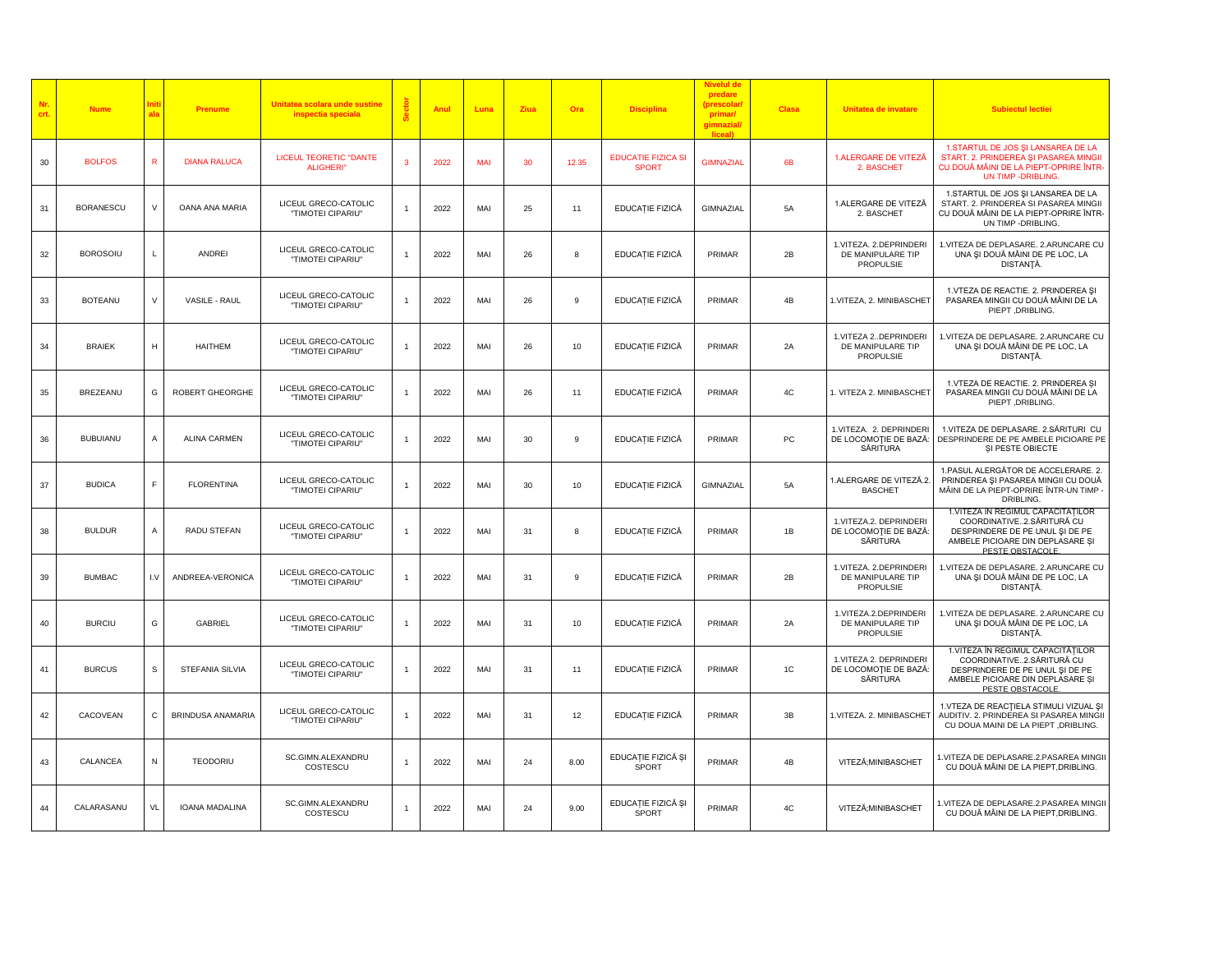| Nr.<br>crt. | <b>Nume</b>        | ni<br>ala      | <b>Prenume</b>             | Unitatea scolara unde sustine<br>inspectia speciala |                | Anul | Luna | Ziua | Ora   | <b>Disciplina</b>                  | <b>Nivelul de</b><br>predare<br>(prescolar<br>primar/<br>gimnazial<br>liceal) | <b>Clasa</b>  | Unitatea de invatare                                    | <b>Subiectul lectiei</b>                                                                                                                                                    |
|-------------|--------------------|----------------|----------------------------|-----------------------------------------------------|----------------|------|------|------|-------|------------------------------------|-------------------------------------------------------------------------------|---------------|---------------------------------------------------------|-----------------------------------------------------------------------------------------------------------------------------------------------------------------------------|
| 45          | <b>CALIN SARBA</b> | V              | <b>EMANUELA FLORENTINA</b> | SC.GIMN.ALEXANDRU<br>COSTESCU                       |                | 2022 | MAI  | 24   | 10.00 | EDUCAȚIE FIZICĂ ȘI<br>SPORT        | PRIMAR                                                                        | 3A            | VITEZA. .MINIBASCHET.                                   | 1. VITEZA DE REACȚIE LA STIMULI VIZUALI ȘI<br>AUDITIVI.2. PRINDEREA ȘI PASAREA MINGII<br>CU DOUĂ MÂINI DE LA PIEPT, DRIBLING                                                |
| 46          | CALOTA             | M              | <b>BEATRICE CRISTIANA</b>  | SC.GIMN.ALEXANDRU<br>COSTESCU                       |                | 2022 | MAI  | 24   | 11.00 | EDUCAȚIE FIZICĂ ȘI<br>SPORT        | GIMNAZIAL                                                                     | 6B            | ALERGAREA DE<br>VITEZA;HANDBAL                          | 1.STARTUL DE JOS,LANSAREA DE LA<br>START;2. DRIBLINGUL SIMPLU ȘI MULTIPLU                                                                                                   |
| 47          | CARASOL            | $\vee$         | ALEXANDRA LUMINITA         | SC.GIMN.ALEXANDRU<br>COSTESCU                       |                | 2022 | MAI  | 25   | 8.00  | EDUCAȚIE FIZICĂ ȘI<br>SPORT        | PRIMAR                                                                        | 4A            | VITEZA.DEPRINDERI DE<br>LOCOMOȚIE DE BAZĂ<br>SĂRITURA   | 1VITEZA DE REACTIE LA STIMULI AUDITIVI ȘI<br>TACTILI .2. SĂRITURI CU DESPRINDERE DE<br>PE AMBELE PICIOARE DIN DEPLASARE SI<br>PESTE OBIECTE                                 |
| 48          | CAZACU             | $\mathsf{C}$   | <b>COSMIN IONEL</b>        | SC.GIMN.ALEXANDRU<br>COSTESCU                       |                | 2022 | MAI  | 25   | 9.00  | EDUCAȚIE FIZICĂ ȘI<br>SPORT        | PRIMAR                                                                        | 2C            | VITEZA. MINIBASCHET                                     | 1VITEZA DE DEPLASARE. 2. PRINDEREA SI<br>PASAREA MINGII CU DOUA MAINI DE LA<br>PIEPT-OPRIRE ÎNTR-UN TIMP -DRIBLING.                                                         |
| 49          | <b>CEPOI</b>       | $\blacksquare$ | <b>BOGDAN IONUT</b>        | SC.GIMN.ALEXANDRU<br>COSTESCU                       |                | 2022 | MAI  | 25   | 10.00 | EDUCAȚIE FIZICĂ ȘI<br><b>SPORT</b> | PRIMAR                                                                        | PA            | 1.VITEZĂ 2.MINIBASCHET                                  | 1. EXERSAREA VITEZEI DE REACTIE SI<br>EXECUȚIE, CU AJUTORUL SEMNALELOR<br>VIZUALE SI AUDITIVE. 2. PRINDERE CU DOUĂ<br>MÂINI LA PIEPT, DIN AUTOARUNCĂRI ȘI DE<br>LA PARTENER |
| 50          | CERNAIANU          | С              | <b>RARES OCTAV</b>         | SC.GIMN.ALEXANDRU<br>COSTESCU                       |                | 2022 | MAI  | 25   | 11.00 | EDUCAȚIE FIZICĂ ȘI<br>SPORT        | PRIMAR                                                                        | $1\mathrm{C}$ | VITEZA DEPRINDERI DE<br>LOCOMOȚIE DE BAZĂ -<br>SĂRITURI | 1. VITEZA DE EXECUȚIE 2.SARITURI CU<br>DESPRINDERE DE PE AMBELE PICIOARE                                                                                                    |
| 51          | <b>CERNAT</b>      | $\mathsf{C}$   | <b>VLAD</b>                | SC.GIMN.ALEXANDRU<br>COSTESCU                       |                | 2022 | MAI  | 25   | 12.00 | EDUCAȚIE FIZICĂ ȘI<br>SPORT        | PRIMAR                                                                        | 3B            | VITEZA. . MINIBASCHET.                                  | . VITEZA DE REACȚIE LA STIMULI VIZUALI ȘI<br>AUDITIVI.2. PRINDEREA ȘI PASAREA MINGII<br>CU DOUĂ MÂINI DE LA PIEPT, DRIBLING                                                 |
| 52          | <b>CHIRCHIBOI</b>  | $\vee$         | ADRIAN - MARIAN            | SC.GIMN.ALEXANDRU<br>COSTESCU                       |                | 2022 | MAI  | 26   | 8.00  | EDUCAȚIE FIZICĂ ȘI<br>SPORT        | PRIMAR                                                                        | 2B            | VITEZA. MINIBASCHET                                     | 1VITEZA DE DEPLASARE. 2. PRINDEREA SI<br>PASAREA MINGII CU DOUA MAINI DE LA<br>PIEPT-OPRIRE ÎNTR-UN TIMP -DRIBLING.                                                         |
| 53          | CHIRIAC            | $I-M$          | VASILE-SORIN               | SC.GIMN.ALEXANDRU<br>COSTESCU                       |                | 2022 | MAI  | 26   | 9.00  | EDUCAȚIE FIZICĂ ȘI<br>SPORT        | PRIMAR                                                                        | 4B            | VITEZĂ; MINIBASCHET                                     | 1.VITEZA DE DEPLASARE.2.PASAREA MINGII<br>CU DOUĂ MÂINI DE LA PIEPT, DRIBLING.                                                                                              |
| 54          | <b>CIOCEA</b>      | $\mathsf{C}$   | TIBERIU - DANIEL           | SC.GIMN.ALEXANDRU<br>COSTESCU                       |                | 2022 | MAI  | 26   | 10.00 | EDUCAȚIE FIZICĂ ȘI<br>SPORT        | PRIMAR                                                                        | 3A            | VITEZA. . MINIBASCHET.                                  | 1. VITEZA DE REACȚIE LA STIMULI VIZUALI ȘI<br>AUDITIVI.2. PRINDEREA ȘI PASAREA MINGII<br>CU DOUĂ MÂINI DE LA PIEPT, DRIBLING                                                |
| 55          | CIOCIOMAN          | D              | ALEXANDRU MIHAI            | SC.GIMN.ALEXANDRU<br>COSTESCU                       |                | 2022 | MAI  | 26   | 11.00 | EDUCAȚIE FIZICĂ ȘI<br>SPORT        | PRIMAR                                                                        | PA            | 1.VITEZĂ 2.MINIBASCHET                                  | 1. EXERSAREA VITEZEI DE REACȚIE ȘI<br>EXECUTIE, CU AJUTORUL SEMNALELOR<br>VIZUALE ȘI AUDITIVE. 2. PRINDERE CU DOUĂ<br>MÂINI LA PIEPT, DIN AUTOARUNCĂRI ȘI DE<br>LA PARTENER |
| 56          | COCOS              | $\vee$         | <b>CRISTIAN CATALIN</b>    | SC.GIMN.ALEXANDRU<br>COSTESCU                       |                | 2022 | MAI  | 26   | 12.00 | EDUCAȚIE FIZICĂ ȘI<br>SPORT        | GIMNAZIAL                                                                     | 7A            | ALERGAREA DE<br>VITEZA;HANDBAL                          | 1.STARTUL DE JOS, LANSAREA DE LA<br>START;2. DRIBLINGUL SIMPLU ȘI MULTIPLU                                                                                                  |
| 57          | COJOCARU           | $\mathsf{C}$   | RADU MIHAIL                | SC.GIMN.ALEXANDRU<br>COSTESCU                       |                | 2022 | MAI  | 26   | 13.00 | EDUCAȚIE FIZICĂ ȘI<br>SPORT        | GIMNAZIAL                                                                     | 5C            | VITEZĂ; MINIBASCHET                                     | .VITEZA DE DEPLASARE.2.PASAREA MINGII<br>CU DOUĂ MÂINI DE LA PIEPT, DRIBLING.                                                                                               |
| 58          | COJOCARU           | $\vee$         | SILVIU-ADRIAN              | SC.GIMN.ALEXANDRU<br>COSTESCU                       |                | 2022 | MAI  | 26   | 14.00 | EDUCAȚIE FIZICĂ ȘI<br>SPORT        | <b>GIMNAZIAL</b>                                                              | 7B            | ALERGAREA DE<br>VITEZA;HANDBAL                          | 1.STARTUL DE JOS,LANSAREA DE LA<br>START;2. DRIBLINGUL SIMPLU ȘI MULTIPLU                                                                                                   |
| 59          | COMAN              | $\circ$        | <b>DANIEL</b>              | SCOALA GIMNAZIALA NR.40                             | $\overline{2}$ | 2022 | MAI  | 24   | 11:15 | EDUCATIE FIZICA SI<br>SPORT        | PRIMAR                                                                        | 2B            | 1.VITEZA<br>2.MINIHANDBAL                               | VITEZA DE REACTIE, PRINDEREA SI<br>PASAREA MINGII                                                                                                                           |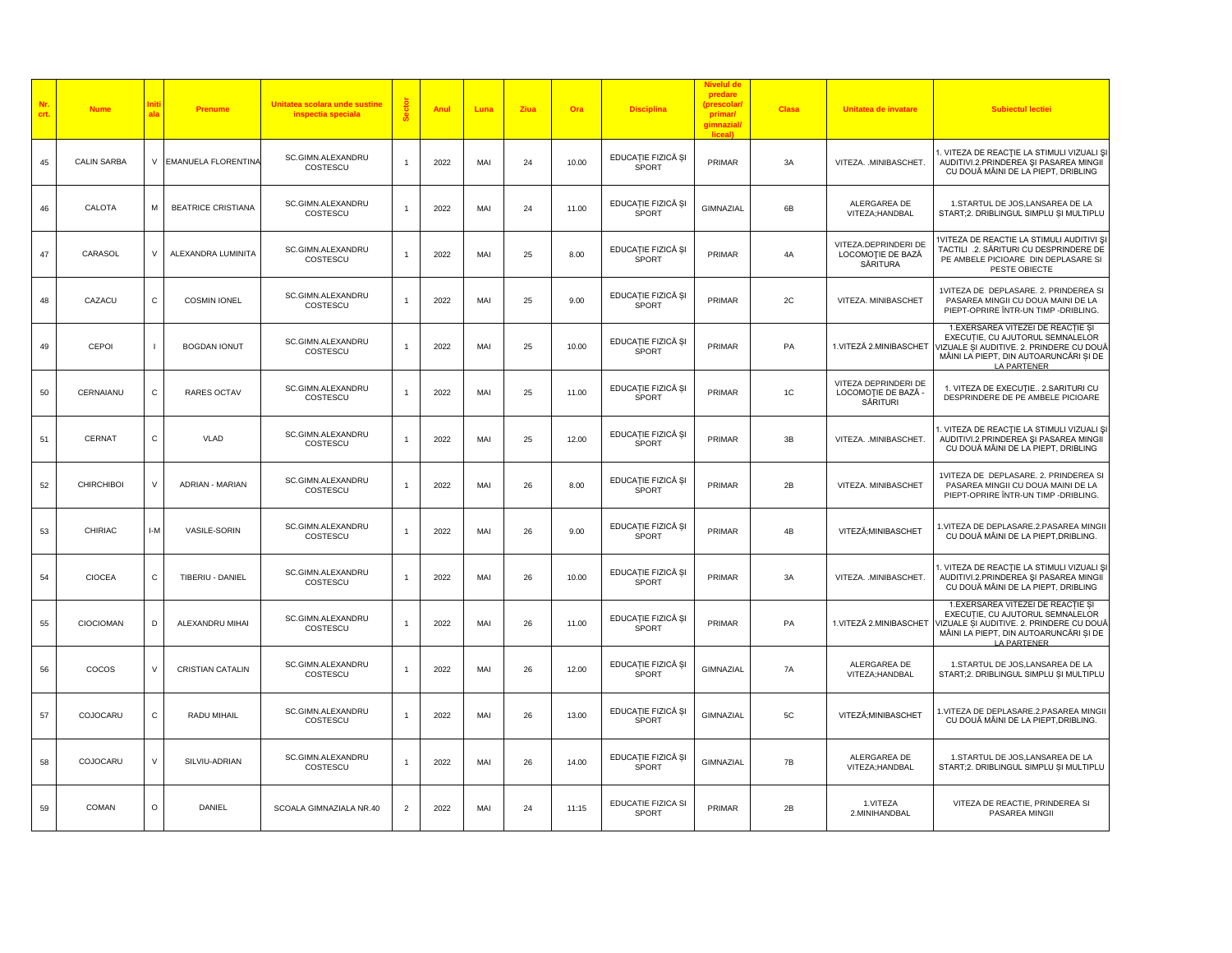| Nr.<br>crt. | <b>Nume</b>    | ni<br>al:      | Prenume                | Unitatea scolara unde sustine<br>inspectia speciala |                | Anul | Luna       | Ziua | Ora    | <b>Disciplina</b>                         | predare<br>(prescolar<br>primar/<br>gimnazial/<br>liceall | <b>Clasa</b> | Unitatea de invatare                                                                                    | <b>Subiectul lectiei</b>                                                                                                                       |
|-------------|----------------|----------------|------------------------|-----------------------------------------------------|----------------|------|------------|------|--------|-------------------------------------------|-----------------------------------------------------------|--------------|---------------------------------------------------------------------------------------------------------|------------------------------------------------------------------------------------------------------------------------------------------------|
| 60          | COMAN          | G              | <b>GRIGORE ANDREI</b>  | SCOALA GIMNAZIALA NR.40                             | 2              | 2022 | MAI        | 24   | 12:00  | EDUCATIE FIZICA SI<br>SPORT               | GIMNAZIAL                                                 | 7B           | 1.VITEZA<br>2.MINIHANDBAL                                                                               | VITEZA DE DEPLASARE, DRIBLING SI<br>ARUNCAREA LA POARTA PRIN STRUCTURI<br>SIMPLE                                                               |
| 61          | CONSTANTIN     | A              | ANA MARIA              | SCOALA GIMNAZIALA NR.40                             | $\overline{2}$ | 2022 | MAI        | 24   | 12:45  | EDUCATIE FIZICA SI<br><b>SPORT</b>        | PRIMAR                                                    | 3B           | 1.VITEZA<br>2.MINIHANDBAL                                                                               | VITEZA DE DEPLASARE, DRIBLING MULTIPLU<br>DIN DEPLASARE                                                                                        |
| 62          | CONSTANTIN     | <b>ML</b>      | MARIAN-SEBASTIAN       | SCOALA GIMNAZIALA NR.40                             | $\overline{2}$ | 2022 | MAI        | 24   | 13:30  | EDUCATIE FIZICA SI<br>SPORT               | PRIMAR                                                    | 4B           | 1.VITEZA<br>2.MINIHANDBAL                                                                               | VITEZA DE DEPLASARE, DRIBLING MULTIPLU<br>DIN DEPLASARE                                                                                        |
| 63          | CONSTANTINESCU | T              | <b>COSMIN</b>          | SCOALA GIMNAZIALA NR.40                             | $\overline{2}$ | 2022 | MAI        | 24   | 14:15  | EDUCATIE FIZICA SI<br>SPORT               | GIMNAZIAL                                                 | 6B           | 1.VITEZA<br>2.MINIHANDBAL                                                                               | VITEZA DE DEPLASARE, DRIBLING MULTIPLU<br><b>DIN DEPLASARE</b>                                                                                 |
| 64          | CORBEANU       | $\overline{A}$ | MIHAI-AURELIAN-NINEL   | SCOALA GIMNAZIALA NR.40                             | $\overline{2}$ | 2022 | MAI        | 24   | 15:00  | EDUCATIE FIZICA SI<br>SPORT               | GIMNAZIAL                                                 | 5C           | 1.VITEZA<br>2.MINIHANDBAL                                                                               | VITEZA DE DEPLASARE, DRIBLING MULTIPLU<br>DIN DEPLASARE                                                                                        |
| 65          | CORDOS         | V              | VASILE ALEXANDRU       | SCOALA GIMNAZIALA NR.40                             | $\overline{2}$ | 2022 | MAI        | 25   | 09:00  | EDUCATIE FIZICA SI<br>SPORT               | GIMNAZIAL                                                 | 7B           | 1.VITEZA<br>2.MINIHANDBAL                                                                               | VITEZA DE DEPLASARE, DRIBLING SI<br>ARUNCAREA LA POARTA PRIN STRUCTURI<br>SIMPLE                                                               |
| 66          | COSCODAN       | $\mathsf{C}$   | <b>NARCIS</b>          | SCOALA GIMNAZIALA NR.40                             | $\overline{2}$ | 2022 | MAI        | 25   | 09:45  | EDUCATIE FIZICA SI<br><b>SPORT</b>        | PRIMAR                                                    | 1B           | 1.VITEZA<br>2.MINIHANDBAL                                                                               | VITEZA DE REACTIE, PRINDEREA SI<br>PASAREA MINGII                                                                                              |
| 67          | <b>COSMA</b>   | D              | <b>PRISCILLA</b>       | SCOALA GIMNAZIALA NR.40                             | $\overline{2}$ | 2022 | MAI        | 25   | 10:30  | EDUCATIE FIZICA SI<br>SPORT               | PRIMAR                                                    | 4B           | 1.VITEZA<br>2.MINIHANDBAL                                                                               | VITEZA DE DEPLASARE, DRIBLING MULTIPLU<br>DIN DEPLASARE                                                                                        |
| 68          | COSTACHE       | A.R            | ALEXANDRU              | SCOALA GIMNAZIALA NR.40                             | $\overline{2}$ | 2022 | MAI        | 25   | 11:15  | EDUCATIE FIZICA SI<br><b>SPORT</b>        | PRIMAR                                                    | 2A           | 1.VITEZA<br>2.MINIHANDBAL                                                                               | VITEZA DE REACTIE, PRINDEREA SI<br>PASAREA MINGII                                                                                              |
| 69          | <b>COSTEA</b>  | $\blacksquare$ | PETRE TEODOR           | SCOALA GIMNAZIALA NR.40                             | $\overline{2}$ | 2022 | MAI        | 25   | 12:00  | EDUCATIE FIZICA SI<br>SPORT               | PRIMAR                                                    | 2B           | 1.VITEZA<br>2.MINIHANDBAL                                                                               | VITEZA DE REACTIE, PRINDEREA SI<br>PASAREA MINGII                                                                                              |
| 70          | COTOROGEA      | M              | ALEXANDRU CATALIN      | SCOALA GIMNAZIALA NR.40                             | $\overline{2}$ | 2022 | MAI        | 25   | 12:45  | EDUCATIE FIZICA SI<br>SPORT               | PRIMAR                                                    | 3B           | 1.VITEZA<br>2.MINIHANDBAL                                                                               | VITEZA DE DEPLASARE, DRIBLING MULTIPLU<br><b>DIN DEPLASARE</b>                                                                                 |
| 71          | <b>COZMA</b>   | M              | <b>SILVIA IOANA</b>    | SCOALA GIMNAZIALA NR. 82                            | з              | 2022 | <b>MAI</b> | 31   | 10.00. | <b>EDUCATIE FIZICA SI</b><br><b>SPORT</b> | <b>PRIMAR</b>                                             | 3A           | 1. CAPACITATI<br><b>COORDINATIVE</b><br>2.MINIBASCHET                                                   | 1. COORDONARE<br>2.PASA IN DOI DE PE LOC SI DIN DEPLASARE                                                                                      |
| 72          | CRACIUN        |                | C CONSTANTIN SEBASTIAN | ȘCOALA GIMNAZIALĂ NR 49                             | $\overline{2}$ | 2022 | MAI        | 24   | 11:10  | EDUCAȚIE FIZICĂ                           | PRIMAR                                                    | IV C         | 1. CAPACITATI<br>COORDINATIVE. 2.<br>MINIBASCHET                                                        | 1. AMBIDEXTRIE. 2. DRIBLING- ÎNVĂȚARE                                                                                                          |
| 73          | <b>CRINGUS</b> | N              | DANIEL ANDREI          | SCOALA GIMNAZIALĂ NR 49                             | $\overline{2}$ | 2022 | MAI        | 26   | 08:45  | EDUCAȚIE FIZICĂ                           | PRIMAR                                                    | IB           | 1. VITEZA. 2. DEPRINDERI<br>DE MANIPULARE DE TIP<br>ABSORBTIE.                                          | 1.VITEZA DE REACȚIE LA STIMULI VIZUALI ȘI<br>AUDITIVI, 2. PRINDERE CU 2 MÂINI DE PE<br>LOC, DIN AUTOARUNCĂRI SI DE LA<br>PARTENER- CONSOLIDARE |
| 74          | CRISTEA        | M              | <b>IULIA ANA MARIA</b> | SCOALA GIMNAZIALĂ NR 49                             | $\overline{2}$ | 2022 | MAI        | 30   | 09:30  | EDUCAȚIE FIZICĂ                           | PRIMAR                                                    | II A         | 1DEPRINDERI DE<br>MANIPULARE DE TIP<br>ABSORBȚIE. 2. FORȚA<br>DINAMICĂ A MEMBRELOR<br><b>INFERIOARE</b> | 1. PRINDERE CU 2 MÂINI DE PE LOC ȘI DIN<br>DEPLASARE 2. FORȚA DINAMICĂ A<br>MEMBRELOR INFERIOARE                                               |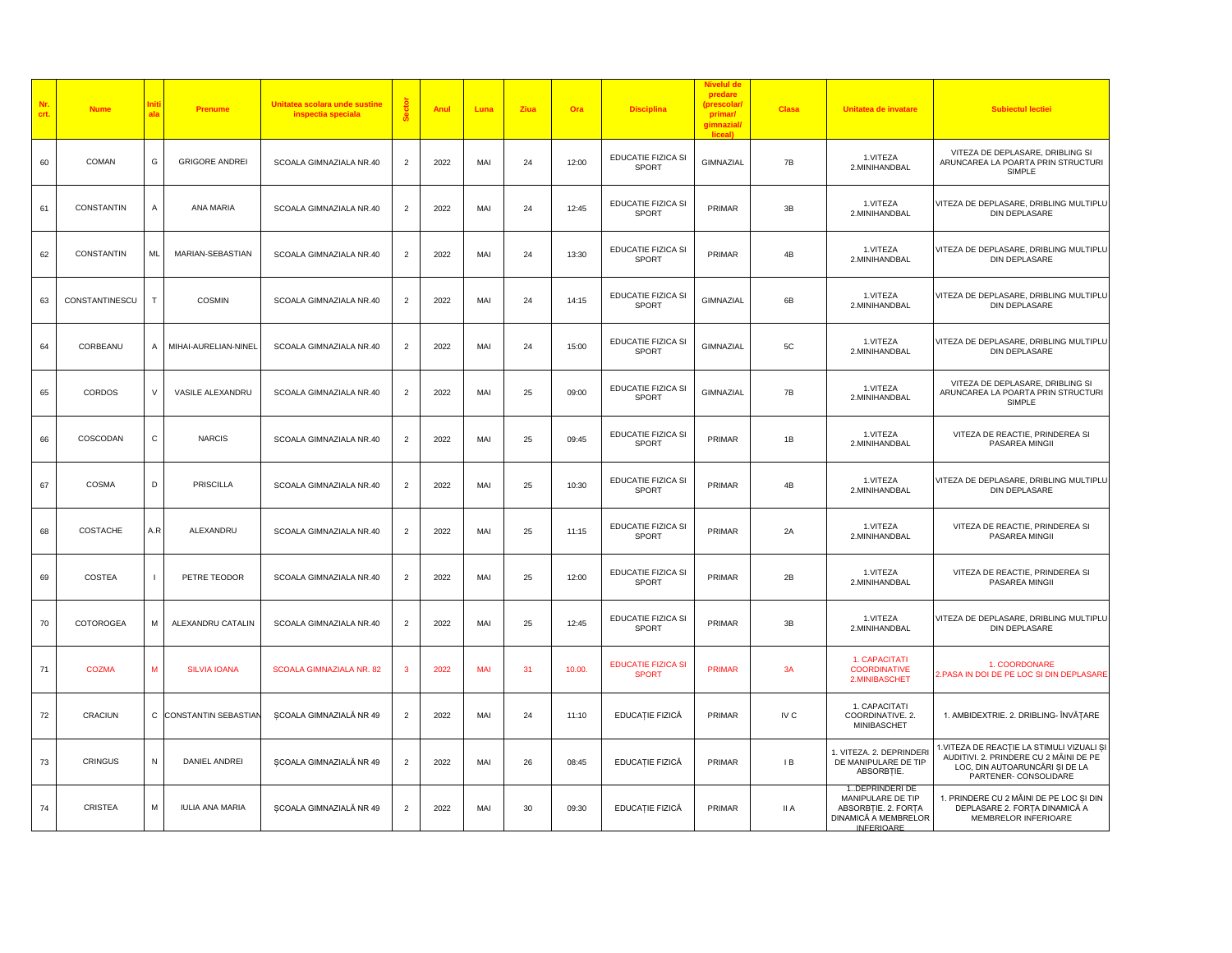| Nr.<br>crt. | <b>Nume</b>       | al:            | Prenume                | Unitatea scolara unde sustine<br>inspectia speciala |                | Anul | Luna         | Ziua           | Ora    | <b>Disciplina</b>                         | Nivelul d<br>predare<br>(prescolar<br>primar/<br>gimnazial/<br>liceal) | <b>Clasa</b>   | Unitatea de invatare                                           | <b>Subiectul lectiei</b>                                                                                                                         |
|-------------|-------------------|----------------|------------------------|-----------------------------------------------------|----------------|------|--------------|----------------|--------|-------------------------------------------|------------------------------------------------------------------------|----------------|----------------------------------------------------------------|--------------------------------------------------------------------------------------------------------------------------------------------------|
| 75          | CRISTESCU         | L.             | ANDREI CAMIL           | SCOALA GIMNAZIALĂ NR 49                             | $\overline{2}$ | 2022 | MAI          | 30             | 11:55  | EDUCAȚIE FIZICĂ                           | PRIMAR                                                                 | IV C           | 1. CAPACITATI<br>COORDINATIVE. 2.<br>MINIBASCHET               | 1. AMBIDEXTRIE. 2. DRIBLING- ÎNVĂȚARE                                                                                                            |
| 76          | DAVID             | Т              | DOINA ANAMARIA         | SCOALA GIMNAZIALĂ NR 49                             |                | 2022 | MAI          | 31             | 08:45  | EDUCAȚIE FIZICĂ                           | PRIMAR                                                                 | II E           | . VITEZA. 2. MINIBASCHET                                       | 1. VITEZA DE DEPLASARE PE DIRECȚIE<br>RECTILINIE.2. PRINDERE CU 2 MÂINI DE PE<br>LOC ȘI DIN DEPLASARE - CONSOLIDARE                              |
| $77\,$      | <b>DECUSEARA</b>  | A-V            | ROBERT-ANDREI          | ȘCOALA GIMNAZIALĂ NR 49                             | $\overline{2}$ | 2022 | <b>IUNIE</b> | $\overline{c}$ | 08:45  | EDUCAȚIE FIZICĂ                           | PRIMAR                                                                 | IB             | 1. VITEZA. 2. DEPRINDERI<br>DE MANIPULARE DE TIP<br>ABSORBȚIE. | 1.VITEZA DE REACȚIE LA STIMULI VIZUALI ȘI<br>AUDITIVI. 2. PRINDERE CU 2 MÂINI DE PE<br>LOC, DIN AUTOARUNCĂRI SI DE LA<br>PARTENER- CONSOLIDARE   |
| 78          | <b>DICU</b>       | G              | <b>BOGDAN-ANDREI</b>   | SCOALA GIMNAZIALĂ NR 49                             | $\overline{2}$ | 2022 | <b>IUNIE</b> | $\mathbf{3}$   | 10:15  | EDUCAȚIE FIZICĂ                           | PRIMAR                                                                 | II E           | . VITEZA. 2. MINIBASCHET                                       | 1. VITEZA DE DEPLASARE PE DIRECȚIE<br>RECTILINIE.2. PRINDERE CU 2 MÂINI DE PE<br>LOC ȘI DIN DEPLASARE.- PERFECȚIONARE                            |
| 79          | DICULESCU         | $\overline{A}$ | <b>ADINA</b>           | SCOALA GIMNAZIALĂ NR 49                             | $\overline{2}$ | 2022 | MAI          | 24             | 15:05  | EDUCAȚIE FIZICĂ                           | GIMNAZIAL                                                              | V F            | 1. VITEZA. 2. BASCHET                                          | 1. VITEZA ÎN REGIM DE ÎNDEMÂNARE. 2.<br>DRIBLING SI OPRIRE ÎNTR-UN TIMP                                                                          |
| 80          | <b>DINCA</b>      | $\vee$         | <b>VICTORIA</b>        | ȘCOALA GIMNAZIALĂ NR 49                             | $\overline{2}$ | 2022 | MAI          | 24             | 15:50  | EDUCAȚIE FIZICĂ                           | GIMNAZIAL                                                              | VA             | 1BASCHET. 2. FORȚA                                             | 1. PRINDERE ȘI PASAREA MINGII CU 2 MÂINI<br>DE LA PIEPT DE PE LOC ȘI DIN DEPLASARE-<br>ÎNVĂȚARE. FORȚA DINAMICĂ A MEMBRELOR<br><b>INFERIOARE</b> |
| 81          | <b>DINU</b>       | M              | COSMIN-LAURENTIU       | SCOALA GIMNAZIALĂ NR 49                             | $\overline{2}$ | 2022 | MAI          | 26             | 14:10  | EDUCAȚIE FIZICĂ                           | GIMNAZIAL                                                              | IV A           | 1. INDEMANARE 2.<br><b>BASCHET.</b>                            | 1. AMBIDEXTRIE<br>2. DRIBLINGUL                                                                                                                  |
| 82          | <b>DOBRA</b>      | - 1            | ALINA IONELA           | SCOALA GIMNAZIALĂ NR 49                             | $\overline{2}$ | 2022 | MAI          | 26             | 15:05  | EDUCAȚIE FIZICĂ                           | GIMNAZIAL                                                              | VF             | 1. BASCHET. 2. FORȚA                                           | 1. PRINDERE ȘI PASAREA MINGII CU 2 MÂINI<br>DE LA PIEPT DE PE LOC ȘI DIN DEPLASARE-<br>ÎNVĂTARE. FORTA DINAMICĂ A MEMBRELOR<br><b>INFERIOARE</b> |
| 83          | <b>DOBRE</b>      | $\mathsf{C}$   | MARIA DANIELA          | SCOALA GIMNAZIALĂ NR 49                             | 2              | 2022 | MAI          | 30             | 14:10  | EDUCAȚIE FIZICĂ                           | GIMNAZIAL                                                              | VI F           | 1. VITEZA. 2. BASCHET.                                         | 1. VITEZA DE DEPLASARE CU MANEVRAREA<br>UNOR OBIECTE. PIVOTAREA LIBERĂ SI ÎN<br>RELAȚIE CU UN PARTENER - ÎNVĂȚARE                                |
| 84          | <b>DOBRESCU</b>   | $\mathbf{C}$   | <b>CARMEN DANIELA</b>  | <b>SCOALA GIMNAZIALĂ NR 82</b>                      | 3              | 2022 | <b>IUNIE</b> | $\overline{2}$ | 11.00. | <b>EDUCAȚIE FIZICĂ</b>                    | <b>PRIMAR</b>                                                          | 1 <sup>C</sup> | 1. VITEZA. 2.<br>MINIBASCHET.                                  | 1. VITEZA DE REACTIE<br>2. OBISNUIREA CU MINGEA                                                                                                  |
| 85          | <b>DOICESCU</b>   | L.             | GABRIEL ALEXANDRU      | SCOALA GIMNAZIALĂ NR 49                             | $\overline{2}$ | 2022 | MAI          | 30             | 15:05  | EDUCAȚIE FIZICĂ                           | GIMNAZIAL                                                              | VB             | 1. VITEZA. 2. BASCHET                                          | 1. VITEZA ÎN REGIM DE ÎNDEMÂNARE. 2.<br>DRIBLING SI OPRIRE ÎNTR-UN TIMP -<br>ÎNVĂȚARE                                                            |
| 86          | <b>DRAGOI</b>     | $\mathbf{L}$   | RALUCA ELENA           | LICEUL TEORETIC "LUCIAN<br><b>BLAGA</b> "           | $\overline{2}$ | 2022 | MAI          | 24             | 08:30  | EDUCATIE FIZICA SI<br><b>SPORT</b>        | PRIMAR                                                                 | 3A             | 1.CAPACITATI<br>COORDINATIVE<br>2.MINIBASCHET                  | AMBIDEXTRIE, MANEVRAREA MINGII DE<br>BASCHET. PASE IN 2 DIN ALEGARE                                                                              |
| 87          | <b>DRAGOMIR</b>   | - 1            | <b>CRISTIAN</b>        | LICEUL TEORETIC MARIN PREDA                         | 6              | 2022 | <b>IUNIE</b> | $\overline{2}$ | 08:20  | <b>EDUCATIE FIZICA SI</b><br><b>SPORT</b> | <b>GIMNAZIAL</b>                                                       | A V-A A        | 1. VITEZA 2.HANDBAL                                            | VITEZA DE REACTIE; ARUNCAREA LA<br>POARTA DIN SARITURA                                                                                           |
| 88          | <b>DRAGOMIR</b>   | D              | <b>GABRIEL CATALIN</b> | LICEUL TEORETIC "LUCIAN<br><b>BLAGA</b> "           | $\overline{2}$ | 2022 | MAI          | 24             | 10:30  | EDUCATIE FIZICA SI<br><b>SPORT</b>        | PRIMAR                                                                 | 4B             | 1.VITEZA<br>2.MINIBASCHET                                      | VITEZA DE DE DEPLASARE, PASE IN 2 DIN<br>DEPLASARE                                                                                               |
| 89          | <b>DUMITRACHE</b> | C              | ALEXANDRA-MARIA        | LICEUL TEORETIC "LUCIAN<br><b>BLAGA</b> "           | $\overline{2}$ | 2022 | MAI          | 24             | 11:30  | EDUCATIE FIZICA SI<br><b>SPORT</b>        | PRIMAR                                                                 | 2B             | 1.VITEZA<br>2.MINIBASCHET                                      | VITEZA DE REACTIE, DRIBLINGUL SIMPLU SI<br>MULTIPLU                                                                                              |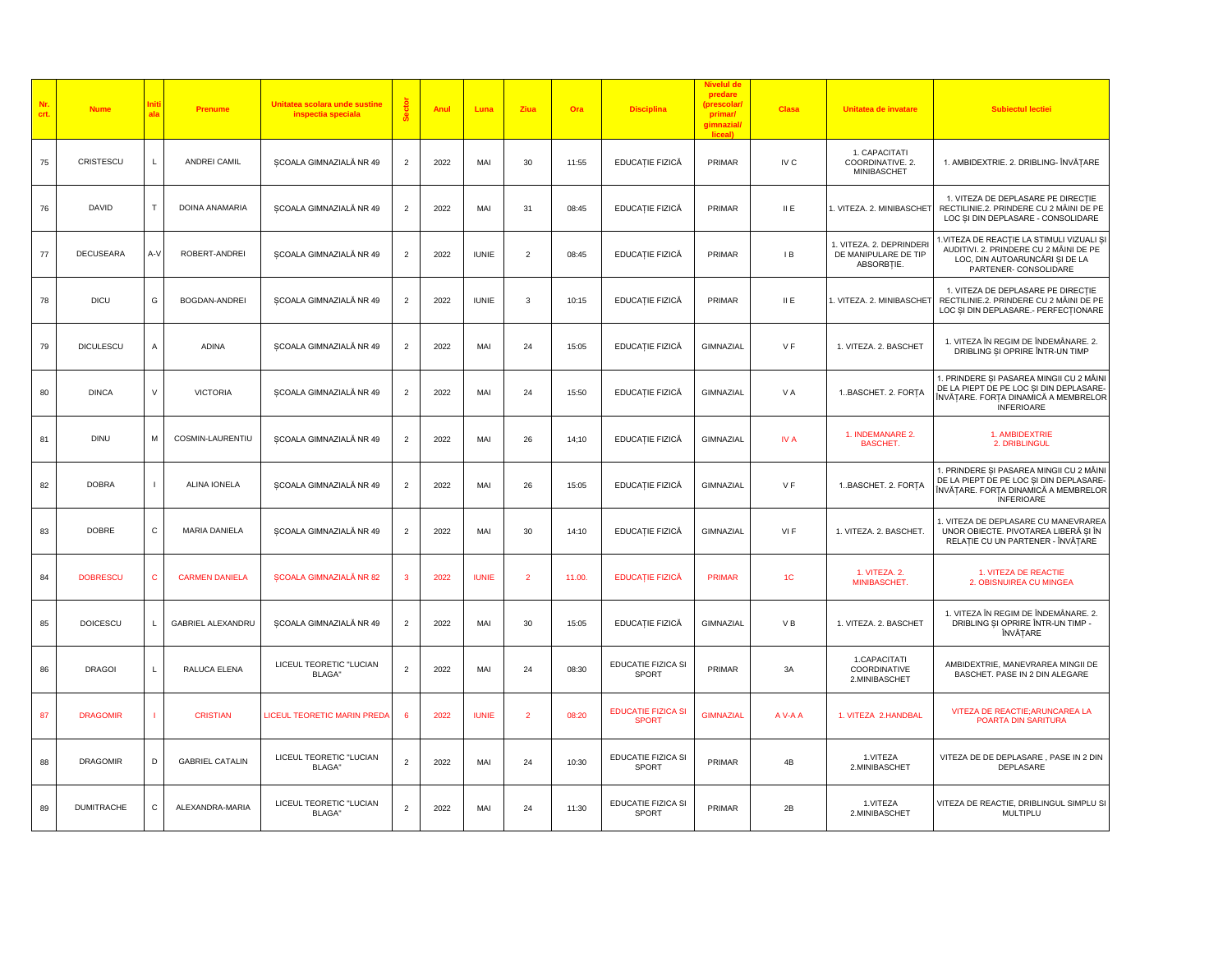| Nr.<br>crt. | <b>Nume</b>       | ala            | Prenume                  | Unitatea scolara unde sustine<br>inspectia speciala |                | Anul | Luna | Ziua            | Ora   | <b>Disciplina</b>                  | <b>Nivelul de</b><br>predare<br>(prescolar<br>primar/<br>gimnazial<br>liceal) | <b>Clasa</b> | Unitatea de invatare                          | <b>Subiectul lectiei</b>                                                                                                                     |
|-------------|-------------------|----------------|--------------------------|-----------------------------------------------------|----------------|------|------|-----------------|-------|------------------------------------|-------------------------------------------------------------------------------|--------------|-----------------------------------------------|----------------------------------------------------------------------------------------------------------------------------------------------|
| 90          | <b>DUMITRASCU</b> | $\mathbf{I}$   | <b>ION</b>               | LICEUL TEORETIC "LUCIAN<br>BLAGA"                   | $\overline{2}$ | 2022 | MAI  | 24              | 12:30 | EDUCATIE FIZICA SI<br>SPORT        | GIMNAZIAL                                                                     | 7A           | 1.ALERGARE DE VITEZA<br>2.BASCHET             | STARTUL DE JOS . LANSAREA DE LA<br>START. DRIBLING, PASA, ARUNCARE LA<br>COS DIN ALERGARE                                                    |
| 91          | <b>DUMITRESCU</b> | N              | MONICA GABRIELA          | LICEUL TEORETIC "LUCIAN<br><b>BLAGA</b> "           | $\overline{2}$ | 2022 | MAI  | 24              | 13:30 | EDUCATIE FIZICA SI<br>SPORT        | GIMNAZIAL                                                                     | 6B           | 1.ALERGARE DE VITEZA<br>2.BASCHET             | VITEZA DE DEPLASARE. PASE IN 2 DIN<br>DEPLASARE CU ARUNCARE LA COS                                                                           |
| 92          | <b>DUMITRU</b>    | C              | <b>ELENA MIRELA</b>      | LICEUL TEORETIC "LUCIAN<br><b>BLAGA</b> "           | $\overline{2}$ | 2022 | MAI  | 25              | 10:30 | EDUCATIE FIZICA SI<br>SPORT        | PRIMAR                                                                        | 3A           | 1.CAPACITATI<br>COORDINATIVE<br>2.MINIBASCHET | AMBIDEXTRIE, MANEVRAREA MINGII DE<br>BASCHET. PASE IN 2 DIN ALEGARE                                                                          |
| 93          | <b>DUMITRU</b>    | $\overline{1}$ | <b>MARIUS TEODOR</b>     | LICEUL TEORETIC "LUCIAN<br><b>BLAGA</b> "           | $\overline{2}$ | 2022 | MAI  | 25              | 11:30 | EDUCATIE FIZICA SI<br>SPORT        | PRIMAR                                                                        | CPA          | 1.VITEZA<br>2.MINIBASCHET                     | VITEZA DE REACTIE, DRIBLING                                                                                                                  |
| 94          | DUMITRU NEAGU     | G              | STELUTA ALEXANDRA        | LICEUL TEORETIC "LUCIAN<br><b>BLAGA"</b>            | $\overline{2}$ | 2022 | MAI  | 25              | 12:30 | EDUCATIE FIZICA SI<br>SPORT        | PRIMAR                                                                        | 4A           | 1.VITEZA<br>2.MINIBASCHET                     | VITEZA DE DE DEPLASARE, PASE IN 2 DIN<br>DEPLASARE                                                                                           |
| 95          | <b>DUTA</b>       | G              | <b>GINI ANDREI</b>       | LICEUL TEORETIC "LUCIAN<br><b>BLAGA</b> "           | $\overline{2}$ | 2022 | MAI  | 26              | 10:30 | EDUCATIE FIZICA SI<br><b>SPORT</b> | PRIMAR                                                                        | 3B           | 1.CAPACITATI<br>COORDINATIVE<br>2.MINIBASCHET | AMBIDEXTRIE, MANEVRAREA MINGII DE<br>BASCHET. PASE IN 2 DIN ALEGARE                                                                          |
| 96          | <b>DUTA</b>       | $\mathbf{I}$   | ROXANA ADELINA           | LICEUL TEORETIC "LUCIAN<br><b>BLAGA</b> "           | $\overline{2}$ | 2022 | MAI  | 30              | 08:30 | EDUCATIE FIZICA SI<br>SPORT        | PRIMAR                                                                        | 2A           | 1.VITEZA<br>2.MINIBASCHET                     | VITEZA DE DEPLASARE, DRIBLINGUL DIN<br>DEPLASARE                                                                                             |
| 97          | ENE               | F.             | <b>CONSTANTIN</b>        | LICEUL TEORETIC "LUCIAN<br><b>BLAGA</b> "           | $\overline{2}$ | 2022 | MAI  | 30              | 09:30 | EDUCATIE FIZICA SI<br><b>SPORT</b> | PRIMAR                                                                        | 1B           | 1.VITEZA<br>2.MINIBASCHET                     | VITEZA DE DEPLASARE, DRIBLINGUL DIN<br>DEPLASARE                                                                                             |
| 98          | FAEZI             | s              | MIHAIL SASHA             | LICEUL TEORETIC "LUCIAN<br><b>BLAGA</b> "           | $\overline{2}$ | 2022 | MAI  | 30 <sup>°</sup> | 10:30 | EDUCATIE FIZICA SI<br>SPORT        | PRIMAR                                                                        | 1A           | 1.CAPACITATI<br>COORDINATIVE<br>2.MINIBASCHET | MANEVRARI DE OBIECTE. DRIBLING                                                                                                               |
| 99          | <b>FARTESCU</b>   | V              | <b>IULIA</b>             | LICEUL TEORETIC "LUCIAN<br>BLAGA"                   | $\overline{2}$ | 2022 | MAI  | 30              | 11:30 | EDUCATIE FIZICA SI<br><b>SPORT</b> | PRIMAR                                                                        | CPB          | 1.VITEZA<br>2.MINIBASCHET                     | VITEZA DE REACTIE, DRIBLINGUL SIMPLU SI<br>MULTIPLU                                                                                          |
| 100         | <b>FILIP</b>      | D              | <b>IONUT</b>             | LICEUL TEORETIC "LUCIAN<br><b>BLAGA</b> "           | $\overline{2}$ | 2022 | MAI  | 30              | 00:30 | EDUCATIE FIZICA SI<br>SPORT        | GIMNAZIAL                                                                     | 5B           | 1.ALERGARE DE VITEZA<br>2.BASCHET             | STARTUL DE JOS. PASE IN 2 DIN DEPLASARE<br>CU ARUNCARE LA COS                                                                                |
| 101         | <b>FIRA</b>       | D              | <b>MARIAN</b>            | LICEUL TEORETIC "DANTE<br>ALIGHERI"                 | 3              | 2022 | MAI  | 24              | 8.55  | EDUCATIE FIZICA SI<br>SPORT        | GIMNAZIAL                                                                     | 7 D          | 1. VITEZĂ<br>2. BASCHET                       | 1. VITEZA DE REACȚIE 2. DRIBLING, ORIRE<br>ÎNTR-UN TIMP, PASA, REPRIMIRE,<br>ARUNCARE LA COȘ DIN DRIBLING                                    |
| 102         | GAGEA             | $\mathbf{I}$   | DRAGOS NICOLAIE          | LICEUL TEORETIC "DANTE<br>ALIGHERI"                 | 3              | 2022 | MAI  | 24              | 13.30 | EDUCATIE FIZICA SI<br>SPORT        | GIMNAZIAL                                                                     | 6C           | 1.ALERGARE DE VITEZĂ<br>2. BASCHET            | 1.STARTUL DE JOS ȘI LANSAREA DE LA<br>START. 2. PRINDEREA ȘI PASAREA MINGII<br>CU DOUĂ MÂINI DE LA PIEPT-OPRIRE ÎNTR-<br>UN TIMP - DRIBLING. |
| 103         | <b>GHEORGHE</b>   |                | CS FLORENTA LUCY ISABELL | LICEUL TEORETIC "DANTE<br>ALIGHERI"                 | 3              | 2022 | MAI  | 25              | 10.45 | EDUCATIE FIZICA SI<br>SPORT        | GIMNAZIAL                                                                     | 7B           | 1. VITEZĂ<br>2. BASCHET                       | 1. VITEZA DE REACTIE 2. DRIBLING, ORIRE<br>ÎNTR-UN TIMP, PASA, REPRIMIRE.<br>ARUNCARE LA COS DIN DRIBLING                                    |
| 104         | <b>GHEORGHE</b>   | <b>CM</b>      | <b>FLORENTINA OANA</b>   | LICEUL TEORETIC "DANTE<br>ALIGHERI"                 | 3              | 2022 | MAI  | 25              | 11.45 | EDUCATIE FIZICA SI<br>SPORT        | GIMNAZIAL                                                                     | 7A           | 1. VITEZĂ<br>2. BASCHET                       | 1. VITEZA DE REACȚIE 2. DRIBLING, ORIRE<br>ÎNTR-UN TIMP, PASA, REPRIMIRE,<br>ARUNCARE LA COS DIN DRIBLING                                    |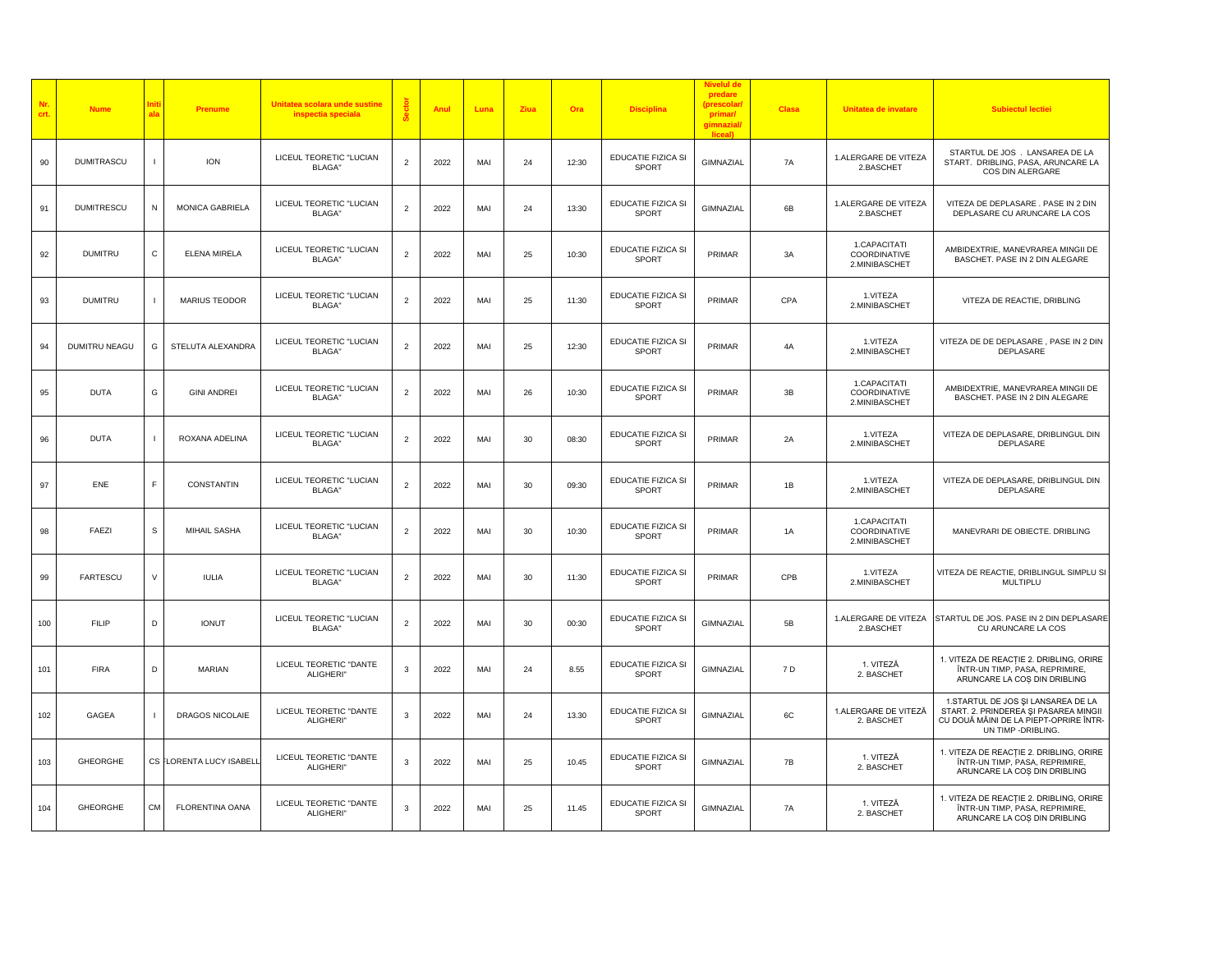| Nr.<br>crt. | <b>Nume</b>            |                | Prenume                 | Unitatea scolara unde sustine<br>inspectia speciala |   | Anul | Luna       | Ziua | Ora   | <b>Disciplina</b>                  | <b>Nivelul de</b><br>predare<br>(prescolar<br>primar/<br>gimnazial<br>liceal) | <b>Clasa</b> | Unitatea de invatare                                                | <b>Subiectul lectiei</b>                                                                                                                                   |
|-------------|------------------------|----------------|-------------------------|-----------------------------------------------------|---|------|------------|------|-------|------------------------------------|-------------------------------------------------------------------------------|--------------|---------------------------------------------------------------------|------------------------------------------------------------------------------------------------------------------------------------------------------------|
| 105         | <b>GHERASIM</b>        | Ε              | ELENA CLAUDIA           | LICEUL TEORETIC "DANTE<br>ALIGHERI"                 | 3 | 2022 | MAI        | 25   | 12.35 | EDUCATIE FIZICA SI<br>SPORT        | GIMNAZIAL                                                                     | 6B           | 1.ALERGARE DE VITEZĂ<br>2. BASCHET                                  | 1.STARTUL DE JOS ȘI LANSAREA DE LA<br>START. 2. PRINDEREA ȘI PASAREA MINGII<br>CU DOUĂ MÂINI DE LA PIEPT-OPRIRE ÎNTR-<br>UN TIMP - DRIBLING.               |
| 106         | <b>GIUI ANGHELESCU</b> | s              | STEFAN JUNIOR           | LICEUL TEORETIC "DANTE<br>ALIGHERI"                 | 3 | 2022 | MAI        | 30   | 9.50  | EDUCATIE FIZICA SI<br><b>SPORT</b> | GIMNAZIAL                                                                     | 5B           | 1.ALERGARE DE VITEZĂ<br>2. BASCHET                                  | 1.STARTUL DE JOS ȘI LANSAREA DE LA<br>START. 2. PRINDEREA ȘI PASAREA MINGII<br>CU DOUĂ MÂINI DE LA PIEPT-OPRIRE ÎNTR-<br>UN TIMP - DRIBLING.               |
| 107         | <b>GLOBASU</b>         | $\overline{A}$ | RAZVAN ALEXANDRU        | LICEUL TEORETIC "DANTE<br>ALIGHERI"                 | 3 | 2022 | MAI        | 30   | 10.45 | EDUCATIE FIZICA SI<br>SPORT        | GIMNAZIAL                                                                     | 7C           | 1.VITEZĂ<br>2. BASCHET                                              | 1. VITEZA DE REACTIE 2. DRIBLING, ORIRE<br>ÎNTR-UN TIMP, PASA, REPRIMIRE,<br>ARUNCARE LA COS DIN DRIBLING                                                  |
| 108         | GOGU                   |                | <b>DANIELA-MIHAELA</b>  | <b>LICEUL GRECO-CATOLIC</b><br>"TIMOTEI CIPARIU"    |   | 2022 | <b>MAI</b> | 25   | 10.00 | <b>EDUCAȚIE FIZICĂ</b>             | <b>PRIMAR</b>                                                                 | 1B           | 1.VITEZA. 2. DEPRINDERI<br>DE LOCOMOȚIE DE BAZĂ:<br><b>SĂRITURA</b> | 1. VITEZA IN REGIMUL CAPACITATILOR<br>COORDINATIVE2.SĂRITURĂ CU<br>DESPRINDERE DE PE UNUL ȘI DE PE<br>AMBELE PICIOARE DIN DEPLASARE ȘI<br>PESTE OBSTACOLE. |
| 109         | GRECU                  | D              | <b>GABRIEL MADALIN</b>  | LICEUL TEORETIC "DANTE<br>ALIGHERI"                 | 3 | 2022 | MAI        | 30   | 13.30 | EDUCATIE FIZICA SI<br><b>SPORT</b> | GIMNAZIAL                                                                     | 7E           | 1.VITEZĂ<br>2. BASCHET                                              | 1. VITEZA DE REACTIE 2. DRIBLING, ORIRE<br>ÎNTR-UN TIMP, PASA, REPRIMIRE,<br>ARUNCARE LA COS DIN DRIBLING                                                  |
| 110         | <b>GROSU</b>           | P              | CIPRIAN                 | LICEUL TEORETIC "DANTE<br>ALIGHERI"                 | 3 | 2022 | MAI        | 31   | 8.55  | <b>EDUCATIE FIZICA SI</b><br>SPORT | GIMNAZIAL                                                                     | 7D           | 1.VITEZĂ<br>2. BASCHET                                              | 1. VITEZA DE REACȚIE 2. DRIBLING, ORIRE<br>ÎNTR-UN TIMP, PASA, REPRIMIRE,<br>ARUNCARE LA COS DIN DRIBLING                                                  |
| 111         | <b>GURITA</b>          |                | ELENA MIHAELA           | SCOALA GIMNAZIALA NR. 82                            | 3 | 2022 | MAI        | 24   | 8     | EDUCATIE FIZICA SI<br>SPORT        | PRIMAR                                                                        | 3B           | 1. CAPACITATI<br>COORDINATIVE<br>2.MINIBASCHET                      | 1. COORDONARE<br>2.PASA IN DOI DE PE LOC SI DIN DEPLASARE                                                                                                  |
| 112         | <b>HARALAMPIE</b>      | M              | <b>FLORIN ALEXANDRU</b> | SCOALA GIMNAZIALA NR. 82                            | 3 | 2022 | MAI        | 24   | 9     | EDUCATIE FIZICA SI<br>SPORT        | PRIMAR                                                                        | 1C           | 1. CAPACITATI<br>COORDINATIVE<br>2.MINIBASCHET                      | 2.<br>COORDONARE<br>OBISNUIREA CU MINGEA                                                                                                                   |
| 113         | HARAPU                 |                | RAZVAN MARIAN           | SCOALA GIMNAZIALA NR. 82                            | 3 | 2022 | MAI        | 24   | 10    | EDUCATIE FIZICA SI<br>SPORT        | PRIMAR                                                                        | 3A           | 1. CAPACITATI<br>COORDINATIVE<br>2.MINIBASCHET                      | 1. COORDONARE<br>2.PASA IN DOI DE PE LOC SI DIN DEPLASARE                                                                                                  |
| 114         | <b>IACOB</b>           | N              | RADU CIPRIAN            | SCOALA GIMNAZIALA NR. 82                            | 3 | 2022 | MAI        | 24   | 11    | EDUCATIE FIZICA SI<br><b>SPORT</b> | PRIMAR                                                                        | 3C           | 1. CAPACITATI<br>COORDINATIVE<br>2.MINIBASCHET                      | 1. COORDONARE<br>2.PASA IN DOI DE PE LOC SI DIN DEPLASARE                                                                                                  |
| 115         | <b>IACOBAN</b>         | C.C            | CRISTINA-GABRIELA       | SCOALA GIMNAZIALA NR. 82                            | 3 | 2022 | MAI        | 26   | 8     | EDUCATIE FIZICA SI<br>SPORT        | PRIMAR                                                                        | 3B           | 1. VITEZA 2.MINIBASCHET                                             | 1. VITEZA DE REACTIE<br>2.DRIBLINGUL DIN ALERGARE                                                                                                          |
| 116         | <b>IANCU</b>           | C              | ADRIANA                 | SCOALA GIMNAZIALA NR. 82                            | 3 | 2022 | MAI        | 26   | 9     | EDUCATIE FIZICA SI<br><b>SPORT</b> | PRIMAR                                                                        | 3C           | 1. VITEZA 2.MINIBASCHET                                             | 1. VITEZA DE REACTIE<br>2.DRIBLINGUL DIN ALERGARE                                                                                                          |
| 117         | <b>IFRIM</b>           | S              | CRISTINA-GEORGIANA      | SCOALA GIMNAZIALA NR. 82                            | 3 | 2022 | MAI        | 26   | 10    | EDUCATIE FIZICA SI<br>SPORT        | PRIMAR                                                                        | 3A           | 1. VITEZA 2.MINIBASCHET                                             | 1. VITEZA DE REACTIE<br>2.DRIBLINGUL DIN ALERGARE                                                                                                          |
| 118         | <b>IFTINCA</b>         | Ε              | VALY-ADRIAN             | SCOALA GIMNAZIALA NR. 82                            | 3 | 2022 | MAI        | 26   | 11    | EDUCATIE FIZICA SI<br>SPORT        | PRIMAR                                                                        | 1C           | 1. VITEZA 2.MINIBASCHET                                             | 1. VITEZA DE REACTIE<br>2.DRIBLINGUL SIMPLU SI MULTIPLU                                                                                                    |
| 119         | ILIE                   |                | <b>MARIUS CRISTIAN</b>  | SCOALA GIMNAZIALA NR. 82                            | 3 | 2022 | MAI        | 30   | 8     | EDUCATIE FIZICA SI<br><b>SPORT</b> | PRIMAR                                                                        | <b>1A</b>    | 1. CAPACITATI<br>COORDINATIVE<br>2.MINIBASCHET                      | 2.<br>COORDONARE<br>OBISNUIREA CU MINGEA                                                                                                                   |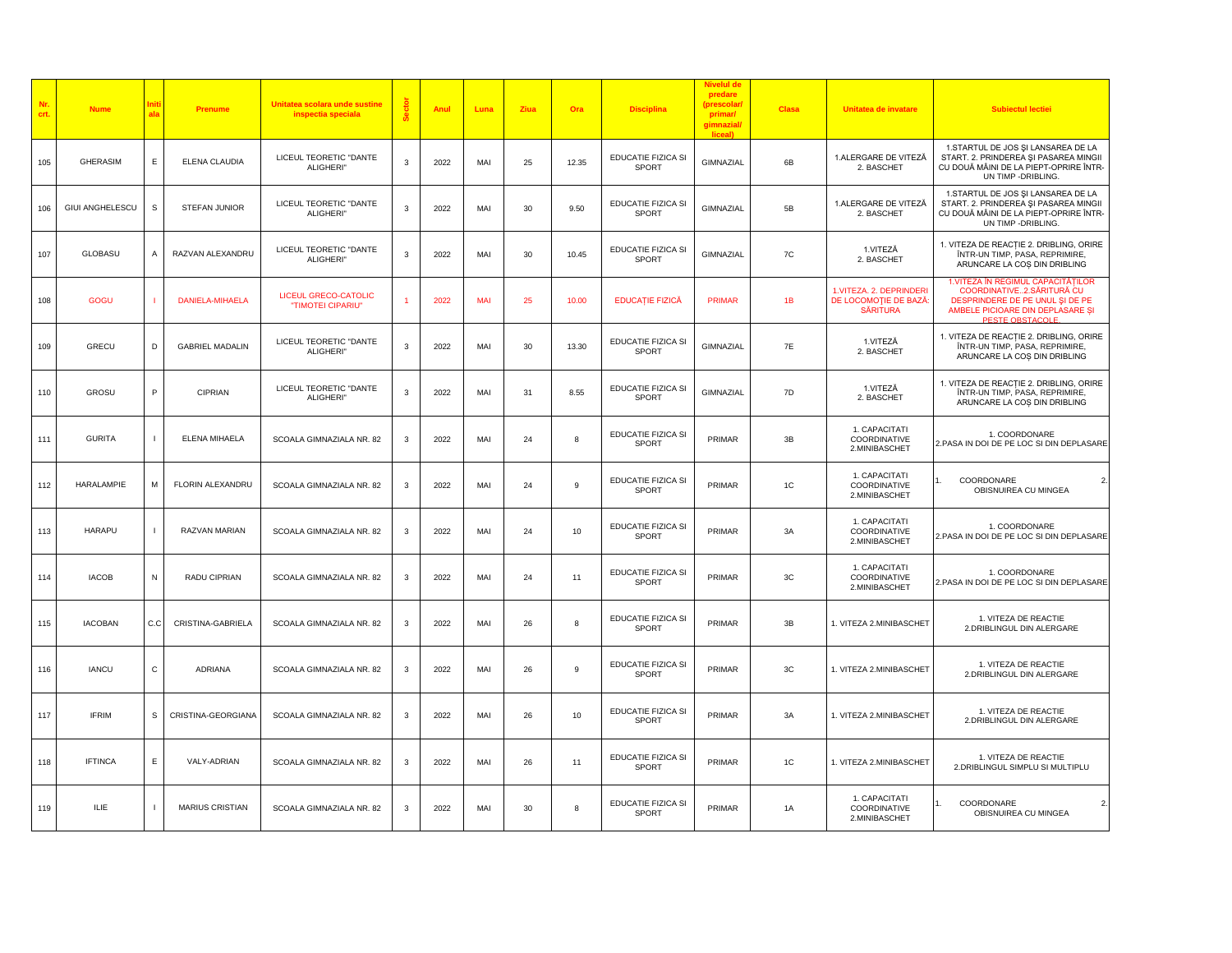| Nr.<br>crt. | <b>Nume</b>     |                | Prenume                 | Unitatea scolara unde sustine<br>inspectia speciala |                       | Anul | Luna         | Ziua           | Ora          | <b>Disciplina</b>                         | <b>Nivelul de</b><br>predare<br>(prescolar<br>primar/<br>gimnazial<br>liceal) | <b>Clasa</b> | Unitatea de invatare                                                                                   | <b>Subiectul lectiei</b>                                                                                                                      |
|-------------|-----------------|----------------|-------------------------|-----------------------------------------------------|-----------------------|------|--------------|----------------|--------------|-------------------------------------------|-------------------------------------------------------------------------------|--------------|--------------------------------------------------------------------------------------------------------|-----------------------------------------------------------------------------------------------------------------------------------------------|
| 120         | ILIE            | M              | RADU CRISTIAN           | SCOALA GIMNAZIALA NR. 82                            | 3                     | 2022 | MAI          | 30             | 9            | EDUCATIE FIZICA SI<br><b>SPORT</b>        | PRIMAR                                                                        | 2A           | 1. CAPACITATI<br>COORDINATIVE<br>2.MINIBASCHET                                                         | COORDONARE<br>$\overline{2}$<br>OBISNUIREA CU MINGEA                                                                                          |
| 121         | ILIE            | M              | SEBASTIAN               | SCOALA GIMNAZIALA NR. 82                            | 3                     | 2022 | MAI          | 30             | 10           | EDUCATIE FIZICA SI<br><b>SPORT</b>        | PRIMAR                                                                        | PD           | 1. CAPACITATI<br>COORDINATIVE<br>2.MINIBASCHET                                                         | $\overline{2}$<br>COORDONARE<br>OBISNUIREA CU MINGEA                                                                                          |
| 122         | <b>ILIESCU</b>  | $\mathbf{I}$   | RAMONA VIOLETA          | SCOALA GIMNAZIALA NR. 82                            | 3                     | 2022 | MAI          | 30             | 11           | EDUCATIE FIZICA SI<br><b>SPORT</b>        | PRIMAR                                                                        | 4B           | 1. CAPACITATI<br>COORDINATIVE<br>2.MINIBASCHET                                                         | 1. COORDONARE<br>2.PASA IN DOI DE PE LOC SI DIN DEPLASARE                                                                                     |
| 123         | <b>IONESCU</b>  | Е              | <b>CRISTIAN EMIL</b>    | LICEUL TEORETIC MARIN PREDA                         | -3                    | 2022 | <b>MAI</b>   | 26             | 11:40        | <b>EDUCATIE FIZICA SI</b><br><b>SPORT</b> | PRIMAR                                                                        | A IV A       | 1. MINIBASCHET;<br><b>ALERGAREA DE</b><br><b>REZISTENTA</b>                                            | 1. DRIBLING ; 2. STARTUL DE SUS ȘI<br><b>LANSAREA DE LA START;</b>                                                                            |
| 124         | <b>IONESCU</b>  | T <sub>M</sub> | <b>IUSTINIAN ANDREI</b> | SCOALA GIMNAZIALA NR. 82                            | 3                     | 2022 | MAI          | 31             | 8            | EDUCATIE FIZICA SI<br>SPORT               | PRIMAR                                                                        | 3B           | 1. CAPACITATI<br>COORDINATIVE<br>2.MINIBASCHET                                                         | 1. COORDONARE<br>2.PASA IN DOI DE PE LOC SI DIN DEPLASARE                                                                                     |
| 125         | <b>IONESCU</b>  |                | LIVIA CARLA             | SCOALA GIMNAZIALA NR. 82                            | 3                     | 2022 | MAI          | 31             | 9            | EDUCATIE FIZICA SI<br>SPORT               | PRIMAR                                                                        | 1C           | 1. CAPACITATI<br>COORDINATIVE<br>2.MINIBASCHET                                                         | COORDONARE<br>2.<br>OBISNUIREA CU MINGEA                                                                                                      |
| 126         | <b>IORDACHE</b> |                | <b>ANDREEA ROBERTA</b>  | <b>SCOALA GIMNAZIALA GEORGE</b><br><b>BACOVIA</b>   |                       | 2022 | MAI          | 24             | 10.45-11.30  | <b>EDUCATIE FIZICA SI</b><br><b>SPORT</b> | <b>PRIMAR</b>                                                                 | 2B           | 1. CAPACITATI<br><b>COORDIATIVE</b><br>2. ARUNCAREA MINGII DE<br>OINA DE PE LOC, LA<br><b>DISTANTA</b> | 1. AMBIDEXTRIA<br>2. ARUNCAREA MINGII DE OINA DE PE LOC,<br><b>LA DISTANTA</b>                                                                |
| 127         | <b>ISTRATE</b>  | M              | <b>ALIN IONUT</b>       | SCOALA GIMNAZIALA NR. 82                            | 3                     | 2022 | MAI          | 31             | 11           | EDUCATIE FIZICA SI<br><b>SPORT</b>        | PRIMAR                                                                        | 3C           | 1. CAPACITATI<br>COORDINATIVE<br>2.MINIBASCHET                                                         | 1. COORDONARE<br>2.PASA IN DOI DE PE LOC SI DIN DEPLASARE                                                                                     |
| 128         | <b>JACOTA</b>   | N.A            | <b>IULIA MADALINA</b>   | SCOALA GIMNAZIALA NR. 82                            | 3                     | 2022 | <b>IUNIE</b> | $\overline{2}$ | 8            | EDUCATIE FIZICA SI<br><b>SPORT</b>        | PRIMAR                                                                        | 3B           | 1. VITEZA 2.MINIBASCHET                                                                                | 1. VITEZA DE REACTIE<br>2.ARUNCARE LA COS DE PE LOC                                                                                           |
| 129         | LAZANU          | $\mathbf{L}$   | DAVID ANDREI            | SCOALA GIMNAZIALA NR. 82                            | 3                     | 2022 | <b>IUNIE</b> | $\overline{2}$ | 9            | EDUCATIE FIZICA SI<br>SPORT               | PRIMAR                                                                        | 3C           | 1. VITEZA 2.MINIBASCHET                                                                                | 1. VITEZA DE REACTIE<br>2.ARUNCARE LA COS DE PE LOC                                                                                           |
| 130         | LAZAR           | $\overline{A}$ | <b>BIANCA ALEXANDRA</b> | <b>LICEUL TEORETIC MARIN PREDA</b>                  | -6                    | 2022 | MAI          | 25             | 10:00        | <b>EDUCATIE FIZICA SI</b><br><b>SPORT</b> | <b>PRIMAR</b>                                                                 | т            | 1. VITEZA 2.MINIHANDBAI                                                                                | VITEZA DE REACTIE; DRIBLING SIMPLU SI<br><b>MULTIPLU</b>                                                                                      |
| 131         | <b>LEAHU</b>    |                | <b>DANA LAURA</b>       | LICEUL TEORETIC MARIN PREDA                         |                       | 2022 | MAI          | 25             | $\mathbf{Q}$ | <b>EDUCATIE FIZICA SI</b><br><b>SPORT</b> | <b>PRIMAR</b>                                                                 | A III A      | 1. VITEZA 2. MINIHANDBAL                                                                               | VITEZA DE REACTIE; ARUNCAREA LA<br>POARTA DIN ALERGARE                                                                                        |
| 132         | LEUSTEAN        | $\mathtt{C}$   | MIHAI-ALEXANDRU         | SCOALA GIMNAZIALA NR. 113                           | $\overline{4}$        | 2022 | MAI          | 24             | 13.50-14.35  | EDUCATIE FIZICA SI<br>SPORT               | GIMNAZIAL                                                                     | 6C           | ALERGAREA DE VITEZA<br><b>BASCHET</b>                                                                  | 1.STARTUL DE JOS,LANSAREA DE LA START.<br>2. DRIBLINGUL SIMPLU ȘI MULTIPLU.                                                                   |
| 133         | LISANDRU        | $\overline{A}$ | STEFAN DANIEL           | SCOALA GIMNAZIALA NR. 113                           | $\boldsymbol{\Delta}$ | 2022 | MAI          | 24             | 14.40-15.25  | EDUCATIE FIZICA SI<br><b>SPORT</b>        | GIMNAZIAL                                                                     | 5E           | 1. VITEZA<br>2.BASCHET                                                                                 | 1. VITEZA DE EXECUTIE<br>2.DRIBLING, PASĂ CU DOUĂ MÂINI DE LA<br>PIEPT                                                                        |
| 134         | LOZAN           | D              | <b>VLAD TEODOR</b>      | SCOALA GIMNAZIALA NR. 113                           | $\overline{4}$        | 2022 | MAI          | 25             | 8.50-9.35    | EDUCATIE FIZICA SI<br>SPORT               | PRIMAR                                                                        | 3B           | VITEZA.<br>DEPRINDERI MOTRICE DE<br>LOCOMOTIE- SĂRITURA                                                | 1. VITEZA DE REACTIE LA STIMULI AUDITIVI<br>ȘI TACTILI .2. SĂRITURI CU DESPRINDERE<br>DE PE AMBELE PICIOARE DIN DEPLASARE<br>SI PESTE OBIECTE |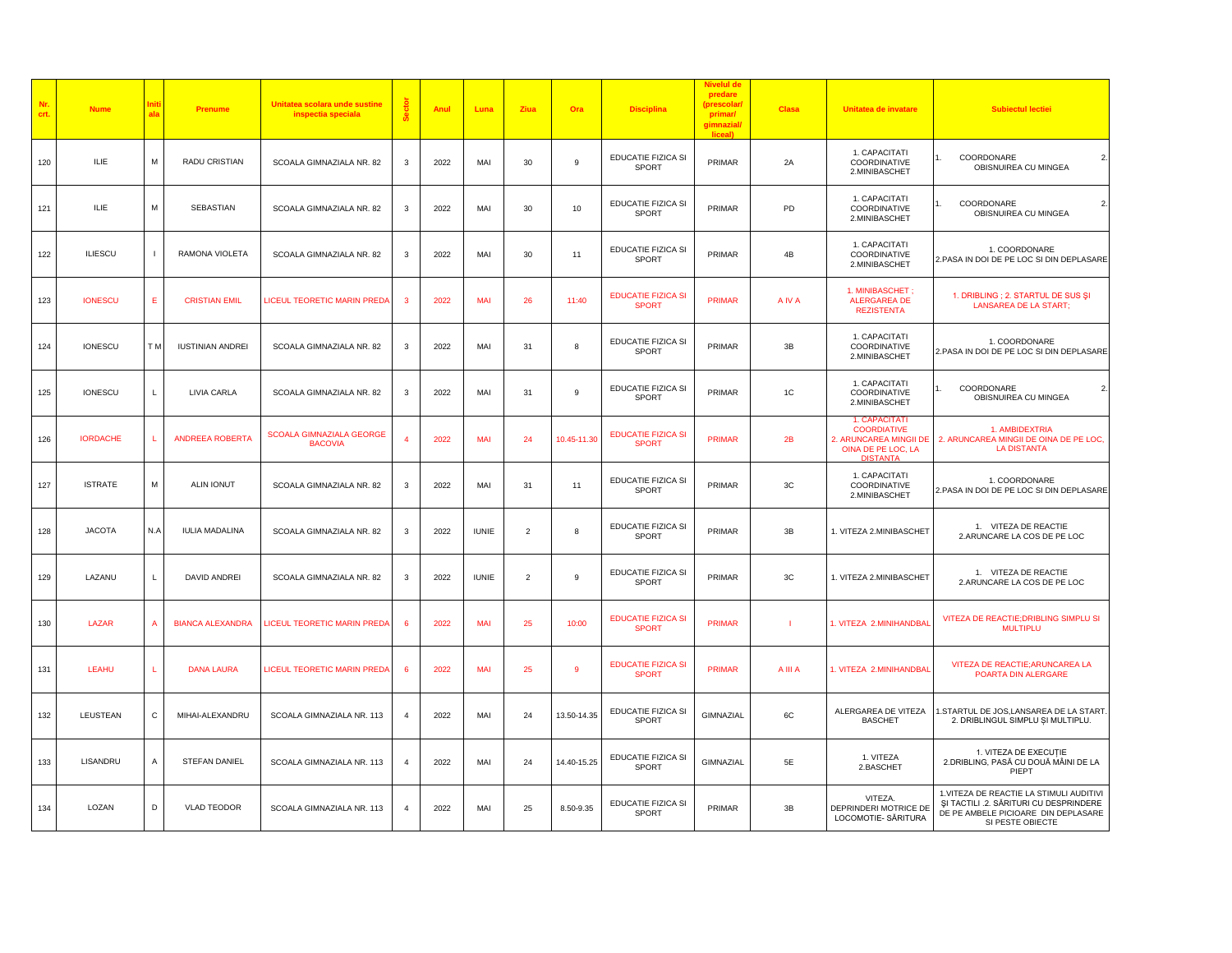| Nr.<br>crt. | <b>Nume</b>       |        | Prenume                 | Unitatea scolara unde sustine<br>inspectia speciala |                | Anul | Luna         | Ziua | Ora         | <b>Disciplina</b>                         | Nivelul de<br>predare<br>(prescolar,<br>primar/<br>gimnazial/<br>liceall | <b>Clasa</b> | Unitatea de invatare                                                                            | <b>Subiectul lectiei</b>                                                                                                                      |
|-------------|-------------------|--------|-------------------------|-----------------------------------------------------|----------------|------|--------------|------|-------------|-------------------------------------------|--------------------------------------------------------------------------|--------------|-------------------------------------------------------------------------------------------------|-----------------------------------------------------------------------------------------------------------------------------------------------|
| 135         | <b>LUICAN</b>     | V      | <b>HOINY</b>            | SCOALA GIMNAZIALA NR. 113                           | $\overline{4}$ | 2022 | MAI          | 25   | 9.40-10.25  | EDUCATIE FIZICA SI<br>SPORT               | PRIMAR                                                                   | 3A           | VITEZA.<br>DEPRINDERI DE<br>LOCOMOȚIE - SĂRITURA.                                               | 1. VITEZA DE REACTIE LA STIMULI AUDITIVI<br>ȘI TACTILI .2. SĂRITURI CU DESPRINDERE<br>DE PE AMBELE PICIOARE DIN DEPLASARE<br>SI PESTE OBIECTE |
| 136         | LUMNOSEANU        | s      | ELENA ALEXANDRA         | SCOALA GIMNAZIALA NR. 113                           |                | 2022 | MAI          | 25   | 10.30-11.15 | EDUCATIE FIZICA SI<br>SPORT               | PRIMAR                                                                   | 3E           | VITEZA.<br>DEPRINDERI DE<br>LOCOMOȚIE - SĂRITURA.                                               | 1. VITEZA DE REACTIE LA STIMULI AUDITIVI<br>ȘI TACTILI .2. SĂRITURI CU DESPRINDERE<br>DE PE AMBELE PICIOARE DIN DEPLASARE<br>SI PESTE OBIECTE |
| 137         | LUPU              | G      | MIHAITA                 | SCOALA GIMNAZIALA NR. 113                           | $\overline{4}$ | 2022 | MAI          | 25   | 11.20-12.05 | EDUCATIE FIZICA SI<br>SPORT               | PRIMAR                                                                   | 4D           | VITEZA<br>MINIBASCHET                                                                           | 1. VITEZA DE REACTIE SI DE EXECUTIE<br>2.ARUNCARE LA COS DE PE LOC                                                                            |
| 138         | <b>MACOVEI</b>    |        | MIHAI ADRIAN            | SCOALA GIMNAZIALA NR. 113                           | $\overline{4}$ | 2022 | MAI          | 26   | 08.50-9.35  | EDUCATIE FIZICA SI<br><b>SPORT</b>        | PRIMAR                                                                   | 3C           | VITEZA<br>DEPRINDERI DE<br>LOCOMOȚIE - SĂRITURA                                                 | 1. VITEZA DE REACTIE LA STIMULI AUDITIVI<br>SI TACTILI .2. SĂRITURI CU DESPRINDERE<br>DE PE AMBELE PICIOARE DIN DEPLASARE<br>SI PESTE OBIECTE |
| 139         | <b>MACOVEI</b>    |        | PETRISOR EMANUEL        | SCOALA GIMNAZIALA NR. 113                           |                | 2022 | MAI          | 26   | 09.40-10.25 | EDUCATIE FIZICA SI<br>SPORT               | PRIMAR                                                                   | 2B           | CAPACITATI<br>COORDINATIVE<br>MINIBASCHET                                                       | 1. AMBILATERALITATEA<br>2.DRIBLINGUL DIN ALERGARE                                                                                             |
| 140         | <b>MACRINEANU</b> | F.A    | MIHAI                   | SCOALA GIMNAZIALA NR. 113                           | $\overline{4}$ | 2022 | MAI          | 26   | 10.30-11.15 | EDUCATIE FIZICA SI<br><b>SPORT</b>        | PRIMAR                                                                   | 4E           | VITEZA<br>MINIBASCHET                                                                           | 1. VITEZA DE REACTIE SI DE EXECUTIE<br>2.ARUNCARE LA COS DE PE LOC                                                                            |
| 141         | <b>MAGLASU</b>    | C.G    | ANDREI-DANIEL           | SCOALA GIMNAZIALA NR. 113                           |                | 2022 | MAI          | 26   | 11.20-12.05 | EDUCATIE FIZICA SI<br>SPORT               | PRIMAR                                                                   | 4A           | VITEZA<br>MINIBASCHET                                                                           | 1. VITEZA DE REACTIE SI DE EXECUTIE<br>2.ARUNCARE LA COS DE PE LOC                                                                            |
| 142         | MALAIRAU          | DG     | ANA-MARIA               | SCOALA GIMNAZIALA NR. 113                           | $\overline{4}$ | 2022 | MAI          | 31   | 13.50-14.35 | <b>EDUCATIE FIZICA SI</b><br>SPORT        | GIMNAZIAL                                                                | 6C           | ALERGAREA DE VITEZA<br><b>BASCHET</b>                                                           | 1.STARTUL DE JOS,LANSAREA DE LA START.<br>2. DRIBLINGUL SIMPLU ȘI MULTIPLU.                                                                   |
| 143         | MANEA             | C      | ALEXANDRU COSMIN        | SCOALA GIMNAZIALA NR. 113                           | $\overline{4}$ | 2022 | MAI          | 31   | 14.40-15.25 | EDUCATIE FIZICA SI<br><b>SPORT</b>        | GIMNAZIAL                                                                | 5E           | 1. VITEZA<br>2.BASCHET                                                                          | 1. VITEZA DE EXECUTIE<br>2.DRIBLING, PASĂ CU DOUĂ MÂINI DE LA<br>PIEPT                                                                        |
| 144         | <b>MARCIUC</b>    | M      | <b>BOGDAN</b>           | SCOALA GIMNAZIALA NR. 113                           | 4              | 2022 | <b>IUNIE</b> | 02   | 12.10-12.55 | EDUCATIE FIZICA SI<br>SPORT               | GIMNAZIAL                                                                | 6F           | ALERGAREA DE VITEZA<br><b>BASCHET</b>                                                           | I.STARTUL DE JOS,LANSAREA DE LA START.<br>2. DRIBLINGUL SIMPLU ȘI MULTIPLU.                                                                   |
| 145         | <b>MARCU</b>      |        | <b>CRISTINA ALINA</b>   | LICEUL TEORETIC DANTE<br><b>ALIGHIERI</b>           | з              | 2022 | <b>IUNIE</b> | 06   | 09.50       | <b>EDUCATIE FIZICA SI</b><br><b>SPORT</b> | <b>GIMNAZIAL</b>                                                         | 5B           | <b>ALERGAREA DE VITEZA</b><br><b>BASCHET</b>                                                    | 1.STARTUL DE JOS ȘI LANSAREA DE LA<br>START. 2. PRINDEREA ȘI PASAREA MINGII<br>CU DOUĂ MÂINI DE LA PIEPT-OPRIRE ÎNTR-<br>UN TIMP - DRIBLING.  |
| 146         | <b>MARICUTA</b>   | $\vee$ | ADRIAN-VICTOR           | SCOALA GIMNAZIALA NR. 113                           |                | 2022 | <b>IUNIE</b> | 02   | 13.50-14.35 | EDUCATIE FIZICA SI<br>SPORT               | GIMNAZIAL                                                                | 5B           | 1. VITEZA<br>2.BASCHET                                                                          | 1. VITEZA DE EXECUȚIE<br>2.DRIBLING, PASĂ CU DOUĂ MÂINI DE LA<br>PIEPT                                                                        |
| 147         | <b>MARIN</b>      | $\vee$ | CATALINA ALEXANDRA      | SCOALA GIMNAZIALA GEORGE<br><b>BACOVIA</b>          | $\overline{4}$ | 2022 | MAI          | 24   | 8.00-8.45   | EDUCATIE FIZICA SI<br>SPORT               | PRIMAR                                                                   | 1D           | 1. CAPACITATI<br>COORDIATIVE<br>2. MINIBASCHET                                                  | 1. COORDONAREA ACTIUNILOR MOTRICE<br>REALIZATE INDIVIDUAL 2.PRINDEREA SI<br>PASAREA MINGII CU DOUA MAINI DE LA<br>PIEPT DE PE LOC             |
| 148         | <b>MARIN</b>      | M      | <b>GEORGIANA VENERA</b> | SCOALA GIMNAZIALA GEORGE<br><b>BACOVIA</b>          | $\Delta$       | 2022 | MAI          | 24   | 8.55-9.40   | <b>EDUCATIE FIZICA SI</b><br>SPORT        | PRIMAR                                                                   | 1E           | 1. CAPACITATI<br>COORDIATIVE<br>2. MINIBASCHET                                                  | 1. COORDONAREA ACTIUNILOR MOTRICE<br>REALIZATE INDIVIDUAL 2.PRINDEREA SI<br>PASAREA MINGII CU DOUA MAINI DE LA<br>PIEPT DE PE LOC             |
| 149         | MARZA             | G      | <b>ANDREI</b>           | SCOALA GIMNAZIALA GEORGE<br><b>BACOVIA</b>          | 4              | 2022 | MAI          | 24   | 9.50-10.35  | EDUCATIE FIZICA SI<br>SPORT               | PRIMAR                                                                   | 2A           | 1. CAPACITATI<br>COORDIATIVE<br>2. ARUNCAREA MINGII DE<br>OINA DE PE LOC, LA<br><b>DISTANTA</b> | 1. AMBIDEXTRIA<br>2. ARUNCAREA MINGII DE OINA DE PE LOC,<br>LA DISTANTA                                                                       |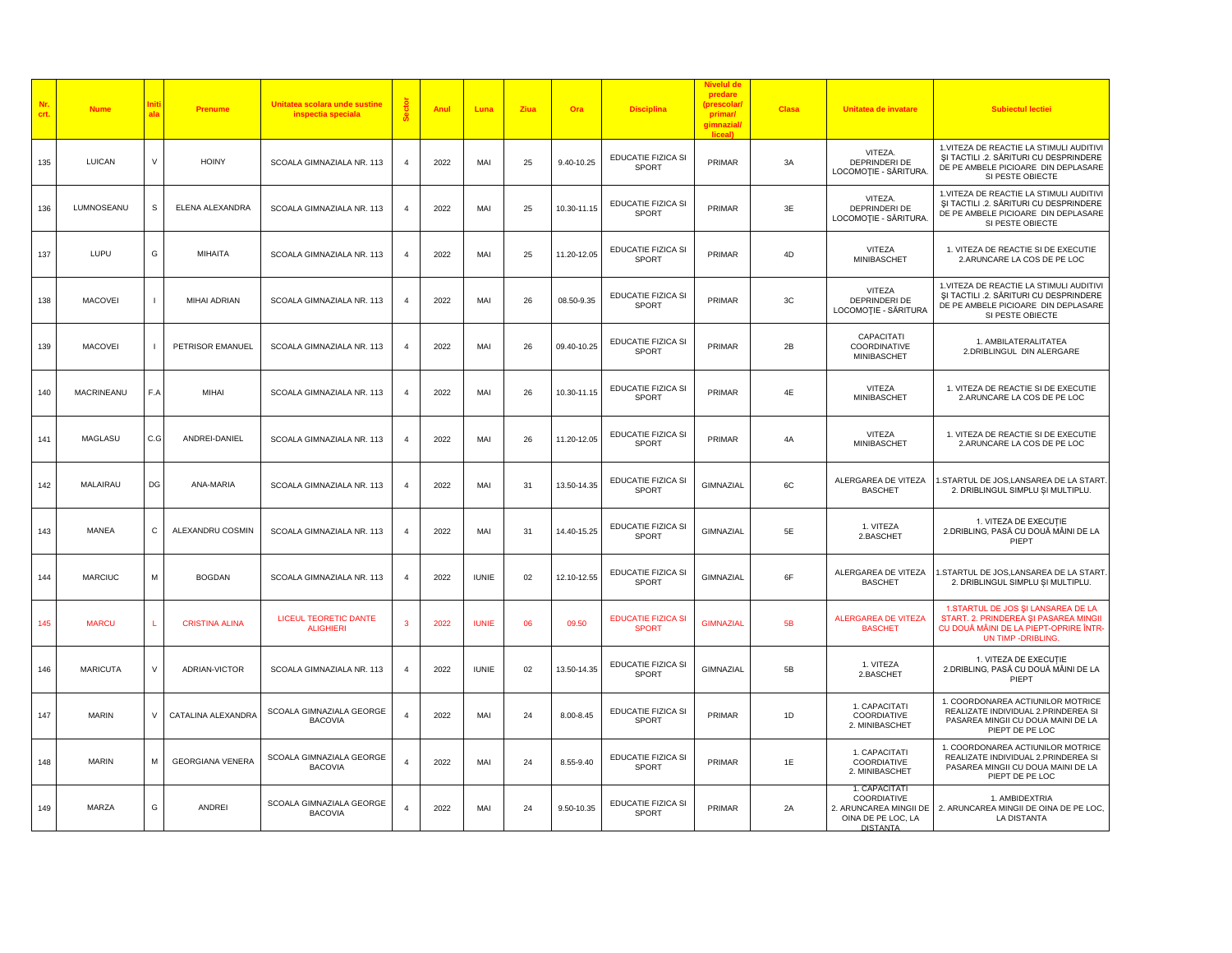| Nr.<br>crt. | <b>Nume</b>     | Init<br>ala    | <b>Prenume</b>                       | Unitatea scolara unde sustine<br>inspectia speciala | å              | Anul | Luna         | Ziua           | Ora         | <b>Disciplina</b>                         | predare<br>(prescolar)<br>primar/<br>gimnazial/<br>liceal) | <b>Clasa</b> | Unitatea de invatare                                                                            | <b>Subiectul lectiei</b>                                                                                                          |
|-------------|-----------------|----------------|--------------------------------------|-----------------------------------------------------|----------------|------|--------------|----------------|-------------|-------------------------------------------|------------------------------------------------------------|--------------|-------------------------------------------------------------------------------------------------|-----------------------------------------------------------------------------------------------------------------------------------|
| 150         | <b>MAXIM</b>    | $\mathbf{C}$   | <b>ALEXANDRU-MARIAN</b>              | SCOALA GIMNAZIALĂ "SF<br>ANDREI"                    | 6              | 2022 | MAI          | 30             | 12.45       | <b>EDUCATIE FIZICA SI</b><br><b>SPORT</b> | <b>GIMNAZIAL</b>                                           | 7E           | 1. ALERGAREA DE VITEZA<br>2. BASCHET                                                            | 1.STARTUL DE SUS SI LANSAREA DE LA<br>STAR <sub>1</sub><br>2. PASA CU DOUA MAINI DE LA PIEPT-<br>ARUNCARE LA COS DIN SARITURA     |
| 151         | MBAIGNABE       | J              | <b>ISABELLE CLARICE</b>              | SCOALA GIMNAZIALA GEORGE<br><b>BACOVIA</b>          | $\overline{4}$ | 2022 | MAI          | 24             | 13.00-13.50 | <b>EDUCATIE FIZICA SI</b><br><b>SPORT</b> | GIMNAZIAL                                                  | 6A           | 1.ALERGARE DE VITEZA<br>2. BASCHET                                                              | 1. STARTUL DE JOS SI LANSAREA DE LA<br><b>START</b><br>2. ARUNCAREA LA COS DIN DRIBLING                                           |
| 152         | <b>MICLEA</b>   | G              | ANDREI VALENTIN                      | SCOALA GIMNAZIALA GEORGE<br><b>BACOVIA</b>          | $\overline{4}$ | 2022 | MAI          | 24             | 14.00-14.50 | EDUCATIE FIZICA SI<br>SPORT               | GIMNAZIAL                                                  | 5D           | 1.ALERGARE DE VITEZA<br>2. BASCHET                                                              | 1. PASUL ALERGATOR DE ACCELERARE<br>2 PASELE CU DOUA MAINI DE LA PIEPT DIN<br>DEPLASARE                                           |
| 153         | MIHAI           | N              | CORNEL                               | SCOALA GIMNAZIALA GEORGE<br><b>BACOVIA</b>          | $\overline{4}$ | 2022 | MAI          | 24             | 15.00-15.50 | <b>EDUCATIE FIZICA SI</b><br><b>SPORT</b> | GIMNAZIAL                                                  | 6D           | 1.ALERGARE DE VITEZA<br>2. VOLEI                                                                | 1. PASUL ALERGATOR LANSAT DE VITEZA<br>2. PASA CU DOUA MAINI DE SUS                                                               |
| 154         | <b>MIHAI</b>    | $\overline{A}$ | RAZVAN-NICOLAE                       | SCOALA GIMNAZIALA GEORGE<br><b>BACOVIA</b>          | $\overline{a}$ | 2022 | MAI          | 25             | 9.50-10.45  | EDUCATIE FIZICA SI<br><b>SPORT</b>        | PRIMAR                                                     | 3C           | 1.ALERGARE DE VITEZA<br>2. MINIBASCHET                                                          | 1. STARTUL DE SUS SI LANSAREA DE LA<br><b>START</b><br>2.ARUNCARE LA COS DE PE LOC                                                |
| 155         | MILITARU        | $\mathbb S$    | ALEXANDRU                            | SCOALA GIMNAZIALA GEORGE<br><b>BACOVIA</b>          | $\overline{4}$ | 2022 | MAI          | 25             | 10.45-11.30 | EDUCATIE FIZICA SI<br>SPORT               | PRIMAR                                                     | 1B           | 1. CAPACITATI<br>COORDIATIVE<br>2. MINIBASCHET                                                  | 1. COORDONAREA ACTIUNILOR MOTRICE<br>REALIZATE INDIVIDUAL 2.PRINDEREA SI<br>PASAREA MINGII CU DOUA MAINI DE LA<br>PIEPT DE PE LOC |
| 156         | <b>MILU</b>     | P              | <b>CARMENIU</b><br><b>CONSTANTIN</b> | <b>SCOALA GIMNAZIALĂ NR. 82</b>                     | 3              | 2022 | <b>IUNIE</b> | $\overline{2}$ | 10.00       | <b>EDUCATIE FIZICA SI</b><br><b>SPORT</b> | <b>PRIMAR</b>                                              | 3A           | 1. VITEZA<br>2. MINIBASCHET                                                                     | 1. VITEZA DE REACTIE SI DE DEPLASARE / 2<br>DRIBLING- OPRIRE INTR UN TIMP - PASARE                                                |
| 157         | <b>MIREA</b>    | I <sub>M</sub> | <b>MAGHI MARGARETA</b>               | SCOALA GIMNAZIALA GEORGE<br><b>BACOVIA</b>          | $\overline{4}$ | 2022 | MAI          | 26             | 8.00-8.45   | EDUCATIE FIZICA SI<br>SPORT               | PRIMAR                                                     | 1E           | 1. CAPACITATI<br>COORDIATIVE<br>2. MINIBASCHET                                                  | 1. COORDONAREA ACTIUNILOR MOTRICE<br>REALIZATE INDIVIDUAL 2.PRINDEREA SI<br>PASAREA MINGII CU DOUA MAINI DE LA<br>PIEPT DE PE LOC |
| 158         | <b>MIRON</b>    | s              | <b>IONELA</b>                        | SCOALA GIMNAZIALA GEORGE<br><b>BACOVIA</b>          | $\overline{4}$ | 2022 | MAI          | 26             | 9.50-10.35  | EDUCATIE FIZICA SI<br>SPORT               | PRIMAR                                                     | 2B           | 1. CAPACITATI<br>COORDIATIVE<br>2. ARUNCAREA MINGII DE<br>OINA DE PE LOC, LA<br><b>DISTANTA</b> | 1. AMBIDEXTRIA<br>2. ARUNCAREA MINGII DE OINA DE PE LOC,<br>LA DISTANTA                                                           |
| 159         | <b>MITREA</b>   | $\mathsf{C}$   | <b>DANIEL MIHAIL</b>                 | SCOALA GIMNAZIALA GEORGE<br><b>BACOVIA</b>          | $\overline{a}$ | 2022 | MAI          | 26             | 10.45-11.30 | EDUCATIE FIZICA SI<br>SPORT               | PRIMAR                                                     | 3B           | 1.ALERGARE DE VITEZA<br>2. MINIBASCHET                                                          | 1. STARTUL DE SUS SI LANSAREA DE LA<br><b>START</b><br>2.ARUNCARE LA COS DE PE LOC                                                |
| 160         | <b>MOISE</b>    | IC             | <b>INGRYD ERIKA</b>                  | SCOALA GIMNAZIALA GEORGE<br><b>BACOVIA</b>          | $\overline{4}$ | 2022 | MAI          | 26             | 12.00-12.50 | EDUCATIE FIZICA SI<br>SPORT               | GIMNAZIAL                                                  | 5B           | 1.ALERGARE DE VITEZA<br>2. BASCHET                                                              | 1. PASUL ALERGATOR DE ACCELERARE<br>2. ARUNCAREA LA COS DE PE LOC                                                                 |
| 161         | MOLDOVEANU      | $\mathsf{s}$   | <b>FLORIN</b>                        | SCOALA GIMNAZIALA GEORGE<br><b>BACOVIA</b>          | $\overline{4}$ | 2022 | MAI          | 26             | 13.00-13.50 | <b>EDUCATIE FIZICA SI</b><br>SPORT        | GIMNAZIAL                                                  | 5D           | 1.ALERGARE DE VITEZA<br>2. BASCHET                                                              | 1. PASUL ALERGATOR DE ACCELERARE<br>2. DRIBLING-OPRIRE-PASA-PRINDEREA<br>MINGII - ARUNCARE LA COS DE PE LOC                       |
| 162         | <b>MOSA</b>     | G              | <b>ADRIAN GHEORGHE</b>               | SCOALA GIMNAZIALA GEORGE<br><b>BACOVIA</b>          | $\overline{4}$ | 2022 | MAI          | 26             | 14.00-14.50 | EDUCATIE FIZICA SI<br>SPORT               | GIMNAZIAL                                                  | 5C           | 1.ALERGARE DE VITEZA<br>2. BASCHET                                                              | 1. PASUL ALERGATOR DE ACCELERARE<br>2. ARUNCAREA LA COS DE PE LOC                                                                 |
| 163         | <b>MUNTEANU</b> |                | SILVIU                               | SCOALA GIMNAZIALA GEORGE<br><b>BACOVIA</b>          | $\overline{4}$ | 2022 | MAI          | 26             | 15.00-15.50 | EDUCATIE FIZICA SI<br>SPORT               | GIMNAZIAL                                                  | 7A           | 1 VITEZA<br>2. VOLEI                                                                            | 1. VITEZA DE REACTIE<br>2.SERVICIUL DE SUS DIN FATA                                                                               |
| 164         | <b>MUTU</b>     | $\mathsf C$    | <b>LUCIA</b>                         | SCOALA GIMNAZIALA GEORGE<br><b>BACOVIA</b>          | $\overline{4}$ | 2022 | MAI          | 30             | 9.50-10.35  | EDUCATIE FIZICA SI<br><b>SPORT</b>        | PRIMAR                                                     | 1B           | 1. CAPACITATI<br>COORDIATIVE<br>2. MINIBASCHET                                                  | 1. COORDONAREA ACTIUNILOR MOTRICE<br>REALIZATE INDIVIDUAL 2.PRINDEREA SI<br>PASAREA MINGII CU DOUA MAINI DE LA<br>PIEPT DE PE LOC |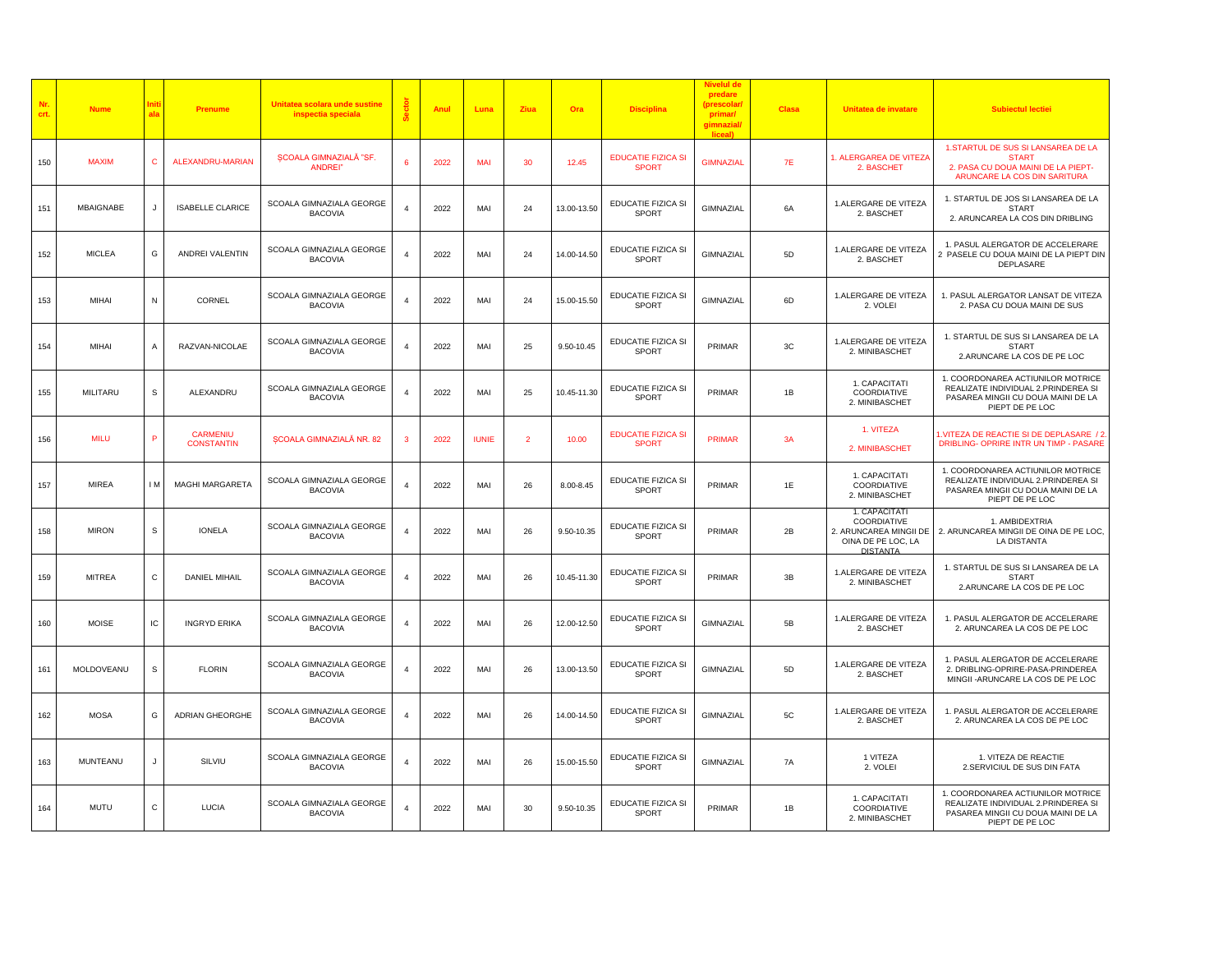| Nr.<br>crt. | <b>Nume</b>    |              | Prenume                 | Unitatea scolara unde sustine<br>inspectia speciala |                | Anul | Luna | Ziua | Ora         | <b>Disciplina</b>                  | predare<br>(prescolar<br>primar/<br>gimnazial<br>liceal) | <b>Clasa</b>  | Unitatea de invatare                                                                                           | <b>Subiectul lectiei</b>                                                                                                          |
|-------------|----------------|--------------|-------------------------|-----------------------------------------------------|----------------|------|------|------|-------------|------------------------------------|----------------------------------------------------------|---------------|----------------------------------------------------------------------------------------------------------------|-----------------------------------------------------------------------------------------------------------------------------------|
| 165         | <b>NASTASE</b> | M            | <b>BIANCA ANA MARIA</b> | SCOALA GIMNAZIALA GEORGE<br><b>BACOVIA</b>          |                | 2022 | MAI  | 30   | 10.45-11.30 | EDUCATIE FIZICA SI<br>SPORT        | PRIMAR                                                   | 1C            | 1. CAPACITATI<br>COORDIATIVE<br>2. MINIBASCHET                                                                 | 1. COORDONAREA ACTIUNILOR MOTRICE<br>REALIZATE INDIVIDUAL 2.PRINDEREA SI<br>PASAREA MINGII CU DOUA MAINI DE LA<br>PIEPT DE PE LOC |
| 166         | <b>NASTASE</b> | C            | <b>FLORINA CRISTINA</b> | SCOALA GIMNAZIALA GEORGE<br><b>BACOVIA</b>          |                | 2022 | MAI  | 30   | 11.40-12.25 | EDUCATIE FIZICA SI<br><b>SPORT</b> | PRIMAR                                                   | 4E            | 1. VITEZA<br>2. MINIBASCHET                                                                                    | 1. VITEZA DE REACTIE SI DE EXECUTIE<br>2. DRIBLING-OPRIRE-ARUNCARE LA COS DE<br>PE LOC                                            |
| 167         | NASTASE        | T.           | <b>ION</b>              | SCOALA GIMNAZIALĂ NR. 190                           |                | 2022 | MAI  | 24   | 08.00       | EDUCAȚIE FIZICĂ ȘI<br>SPORT        | PRIMAR                                                   | 2D            | ATLETISM, JOC SPORTIV-<br>MINIBASCHET                                                                          | STARTUL DIN PICIOARE; PASA CU 2 MÂINI<br>DE PE LOC ȘI DIN DEPLASARE                                                               |
| 168         | <b>NEAGU</b>   | G            | <b>ILEANA</b>           | ȘCOALA GIMNAZIALĂ NR. 190                           | $\overline{4}$ | 2022 | MAI  | 24   | 8.55        | EDUCAȚIE FIZICĂ ȘI<br>SPORT        | PRIMAR                                                   | 1G            | CALITĂȚI MOTRICE-<br>VITEZA, JOC SPORTIV-<br>MINIBASCHET                                                       | VITEZA DE REACȚIE; MINIBASCHET-<br><b>DRIBLING</b>                                                                                |
| 169         | NEDELCU        | $\mathsf{s}$ | DRAGOS STEFAN           | SCOALA GIMNAZIALĂ NR. 190                           |                | 2022 | MAI  | 24   | 9.50        | EDUCAȚIE FIZICĂ ȘI<br><b>SPORT</b> | PRIMAR                                                   | 1E            | CALITĂTI MOTRICE-<br>VITEZA, JOC SPORTIV-<br>MINIBASCHET                                                       | VITEZA DE REACȚIE; MINIBASCHET-<br><b>DRIBLING</b>                                                                                |
| 170         | NEDELEA        | M            | ORLANDO                 | ȘCOALA GIMNAZIALĂ NR. 190                           | $\overline{4}$ | 2022 | MAI  | 24   | 10.45       | EDUCAȚIE FIZICĂ ȘI<br>SPORT        | PRIMAR                                                   | PB            | DEPRINDERI DE<br>LOCOMOȚIE ȘI DE<br><b>STABILITATE</b>                                                         | SĂRITURI ȘI MANEVRARE DE OBIECTE                                                                                                  |
| 171         | NEGOESCU       | M            | <b>BOGDAN VALENTIN</b>  | ȘCOALA GIMNAZIALĂ NR. 190                           | 4              | 2022 | MAI  | 24   | 14.05       | EDUCAȚIE FIZICĂ ȘI<br>SPORT        | PRIMAR                                                   | 4A            | <b>CALITÁTI MOTRICE</b><br>COMBINATE, DEPRINDERI<br>DE LOCOMOȚIE, DE<br>MANIPULARE ȘI DE<br><b>STABILITATE</b> | VITEZĂ ÎN REGIMUL CAPACITĂȚILOR<br>COORDINATIVE, ALERGARE-SĂRITURĂ-<br>TRANSPORT DE OBIECTE-ARUNCAREA ȘI<br>PRINDEREA MINGII      |
| 172         | <b>NEGRAU</b>  | C            | <b>CRISTIAN RAZVAN</b>  | SCOALA GIMNAZIALĂ NR. 190                           |                | 2022 | MAI  | 25   | 8.00        | EDUCAȚIE FIZICĂ ȘI<br>SPORT        | PRIMAR                                                   | 2D            | DEPRINDERI MOTRICE DE<br>LOCOMOTIE, DE<br>MANIPULARE SI DE<br><b>STABILITATE</b>                               | PARCURSURI APLICATIVE ȘI ȘTAFETE,<br>CONȚINÂND DEPRINDERILE DE LOCOMOȚIE,<br>DE MANIPULARE ȘI DE STABILITATE                      |
| 173         | <b>NICOLAE</b> | Α            | <b>FLAVIUS SAMUEL</b>   | ȘCOALA GIMNAZIALĂ NR. 190                           |                | 2022 | MAI  | 25   | 8.55        | EDUCAȚIE FIZICĂ ȘI<br>SPORT        | PRIMAR                                                   | 2B            | CALITĂȚI MOTRICE-<br>COORDONARE, JOC<br>SPORTIV-MINIFOTBAL                                                     | COORDONARE ÎN REGIM DE AMBIDEXTRIE,<br>CONDUCEREA MINGII CU PICIORUL DREPT<br>ȘI CU PICIORUL STÂNG                                |
| 174         | NIKOLOVA       | Κ.           | <b>ELENA</b>            | SCOALA GIMNAZIALĂ NR. 190                           | $\Delta$       | 2022 | MAI  | 25   | 9.50        | EDUCAȚIE FIZICĂ ȘI<br>SPORT        | PRIMAR                                                   | PG            | CALITĂTI MOTRICE-<br>VITEZA, DEPRINDERI<br>MOTRICE DE BAZĂ-<br>SĂRITURA                                        | VITEZA DE REACȚIE; SĂRITURI CU<br>DESPRINDERE PE AMBELE PICIOARE CU<br>DEPLASARE ȘI PESTE OBSTACOLE                               |
| 175         | <b>NITA</b>    | D            | <b>IOANA DOINITA</b>    | ȘCOALA GIMNAZIALĂ NR. 190                           |                | 2022 | MAI  | 25   | 10.45       | EDUCAȚIE FIZICĂ ȘI<br>SPORT        | PRIMAR                                                   | PE            | CALITĂTI MOTRICE-<br>VITEZA, DEPRINDERI<br>MOTRICE DE BAZĂ-<br>SĂRITURA                                        | VITEZA DE REACȚIE; SĂRITURI CU<br>DESPRINDERE PE AMBELE PICIOARE CU<br>DEPLASARE ȘI PESTE OBSTACOLE                               |
| 176         | <b>NITA</b>    | s            | IOAN-DRAGOS             | SCOALA GIMNAZIALĂ NR. 190                           |                | 2022 | MAI  | 25   | 13.45       | EDUCAȚIE FIZICĂ ȘI<br>SPORT        | PRIMAR                                                   | $4\mathrm{C}$ | CALITĂȚI MOTRICE<br>COMBINATE, DEPRINDERI<br>DE LOCOMOȚIE, DE<br>MANIPULARE ȘI DE<br><b>STABILITATE</b>        | VITEZĂ ÎN REGIMUL CAPACITĂȚILOR<br>COORDINATIVE, ALERGARE-SĂRITURĂ-<br>TRANSPORT DE OBIECTE-ARUNCAREA ȘI<br>PRINDEREA MINGIL      |
| 177         | <b>NITA</b>    | М            | <b>NICULAE</b>          | ȘCOALA GIMNAZIALĂ NR. 190                           | $\overline{4}$ | 2022 | MAI  | 26   | 12.00       | EDUCAȚIE FIZICĂ ȘI<br>SPORT        | GIMNAZIAL                                                | 6D            | ATLETISM, JOC SPORTIV-<br><b>BASCHET</b>                                                                       | STARTUL DE JOS ȘI LANSAREA DE LA<br>START; PASA CU 2 MÂINI DE PE LOC ȘI DIN<br>DEPLASARE                                          |
| 178         | NITU           | C            | <b>STEFAN</b>           | ȘCOALA GIMNAZIALĂ NR. 190                           |                | 2022 | MAI  | 26   | 13.00       | EDUCAȚIE FIZICĂ ȘI<br>SPORT        | GIMNAZIAL                                                | 5E            | ATLETISM, JOC SPORTIV<br><b>BASCHET</b>                                                                        | ARUNCAREA MINGII DE OINĂ DE PE LOC, LA<br>DISTANȚĂ; PASA CU 2 MÂINI DE LA PIEPT DE<br>PE LOC ȘI DIN DEPLASARE                     |
| 179         | OLTEANU        |              | <b>BOGDAN IONUT</b>     | SCOALA GIMNAZIALĂ NR. 190                           |                | 2022 | MAI  | 26   | 14.00       | EDUCAȚIE FIZICĂ ȘI<br>SPORT        | GIMNAZIAL                                                | 7C            | ATLETISM, JOC SPORTIV-<br><b>BASCHET</b>                                                                       | SĂRITURA ÎN LUNGIME CU 1 1/2 PAȘI ÎN AER;<br>ARUNCAREA LA COS DIN DRIBLING                                                        |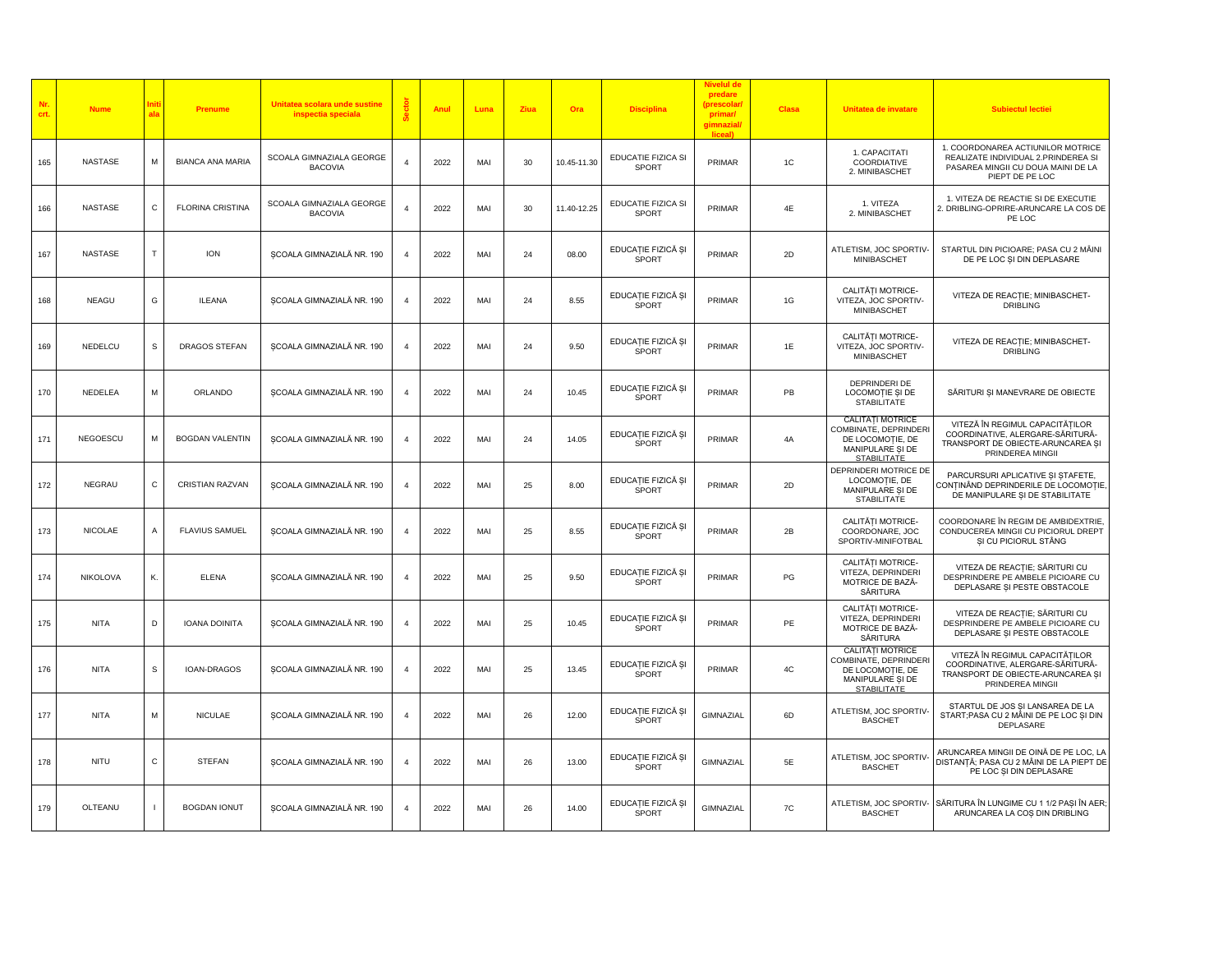| Nr.<br>crt. | <b>Nume</b>     |                | Prenume                | Unitatea scolara unde sustine<br>inspectia speciala |                | Anul | Luna         | Ziua                    | Ora    | <b>Disciplina</b>                         | predare<br>(prescolar<br>primar/<br>gimnazial/<br>liceal) | <b>Clasa</b> | Unitatea de invatare                                                        | <b>Subiectul lectiei</b>                                                                                   |
|-------------|-----------------|----------------|------------------------|-----------------------------------------------------|----------------|------|--------------|-------------------------|--------|-------------------------------------------|-----------------------------------------------------------|--------------|-----------------------------------------------------------------------------|------------------------------------------------------------------------------------------------------------|
| 180         | ONOIU           | G              | ANDREEA                | ȘCOALA GIMNAZIALĂ NR. 190                           | $\overline{4}$ | 2022 | MAI          | 30                      | 14.00  | EDUCAȚIE FIZICĂ ȘI<br>SPORT               | GIMNAZIAL                                                 | $5G$         | ATLETISM, JOC SPORTIV-<br><b>BASCHET</b>                                    | ARUNCAREA MINGII DE OINĂ DE PE LOC, LA<br>DISTANȚĂ; DRIBLING                                               |
| 181         | OPREA           |                | MARIO-ANDREI           | ȘCOALA GIMNAZIALĂ NR. 190                           |                | 2022 | MAI          | 30                      | 15.00  | EDUCAȚIE FIZICĂ ȘI<br>SPORT               | GIMNAZIAL                                                 | 7A           | ATLETISM, CALITĂȚI<br>MOTRICE-REZISTENȚA                                    | SĂRITURA ÎN LUNGIME CU 1 1/2 PAȘI ÎN AER<br>REZISTENȚA CARDIO-RESPIRATORIE ÎN<br>EFORTURI AEROBE           |
| 182         | OPRESCU         | $\blacksquare$ | ALEXANDRU-FLORIN       | SCOALA GIMNAZIALĂ NR. 190                           | $\overline{4}$ | 2022 | MAI          | 30                      | 16.00  | EDUCAȚIE FIZICĂ ȘI<br>SPORT               | GIMNAZIAL                                                 | 6C           | CALITĂȚI MOTRICE-<br>VITEZA, JOC SPORTIV-<br><b>BASCHET</b>                 | VITEZA DE EXECUȚIE; DRIBLING                                                                               |
| 183         | PANA            |                | <b>CATALIN MARIAN</b>  | ȘCOALA GIMNAZIALĂ NR. 190                           | $\overline{4}$ | 2022 | MAI          | 30                      | 17.00  | EDUCAȚIE FIZICĂ ȘI<br>SPORT               | GIMNAZIAL                                                 | 6D           | CALITĂȚI MOTRICE-<br>FORTA, JOC SPORTIV-<br><b>BASCHET</b>                  | DRIBLING; FORȚA DINAMICĂ SEGMENTARĂ<br>ÎN REGIM DE REZISTENȚĂ                                              |
| 184         | <b>PANAIT</b>   | S              | ROBERT ADRIAN          | SCOALA GIMNAZIALĂ NR. 190                           |                | 2022 | <b>IUNIE</b> | $\overline{3}$          | 8.00   | EDUCAȚIE FIZICĂ ȘI<br>SPORT               | PRIMAR                                                    | 3A           | CALITĂTI MOTRICE-<br>VITEZA, JOC SPORTIV-<br>MINIBASCHET                    | VITEZA DE REACȚIE; MINIBASCHET-<br><b>DRIBLING</b>                                                         |
| 185         | PANAIT          | N              | <b>VASILE MARIUS</b>   | SCOALA GIMNAZIALĂ NR. 190                           | $\overline{4}$ | 2022 | <b>IUNIE</b> | 3                       | 8.55   | EDUCAȚIE FIZICĂ ȘI<br>SPORT               | PRIMAR                                                    | 2F           | CALITĂȚI MOTRICE-<br>CAPACITĂTI<br>COORDINATIVE, JOC<br>SPORTIV-MINIHANDBAL | COORDONARE ÎN MANEVRAREA<br>OBIECTELOR, POZIȚIA FUNDAMENTALĂ ÎN<br>JOCUL DE MINIHANDBAL                    |
| 186         | PANCU           | AO             | RARES SEBASTIAN        | ȘCOALA GIMNAZIALĂ NR. 190                           | $\overline{4}$ | 2022 | <b>IUNIE</b> | $\overline{\mathbf{3}}$ | 9.5    | EDUCAȚIE FIZICĂ ȘI<br>SPORT               | PRIMAR                                                    | 4E           | CALITĂTI MOTRICE-<br>VITEZA, JOC SPORTIV-<br>MINIBASCHET                    | /ITEZA DE DEPLASARE; PASA CU 2 MÂINI DE<br>PE LOC ȘI DIN DEPLASARE                                         |
| 187         | <b>PAPUSA</b>   | S              | <b>VICTOR PETRISOR</b> | LICEUL TEORETIC STEFAN<br>ODOBLEJA                  | 5              | 2022 | MAI          | 24                      | 8.00   | EDUCAȚIE FIZICĂ ȘI<br>SPORT               | PRIMAR                                                    | 1 B          | 1. CAPACITĂTI<br>COORDINATIVE<br>2.DEPRINDERI DE<br>MANIPULARE              | 1.COORDONARE GENERALĂ 2. ARUNCARE-<br>PRINDERE                                                             |
| 188         | <b>PARCIU</b>   | $\overline{A}$ | <b>MARIUS ANTON</b>    | LICEUL TEORETIC MARIN PREDA                         |                | 2022 | <b>IUNIE</b> | $\overline{2}$          | 09.10. | <b>EDUCATIE FIZICA SI</b><br><b>SPORT</b> | <b>GIMNAZIAL</b>                                          | A VI A       | 1. VITEZA 2.HANDBAL                                                         | VITEZA DE REACTIE; ARUNCAREA LA<br>POARTA DIN SARITURA                                                     |
| 189         | <b>PATRICHE</b> | D              | <b>IOANA DIANA</b>     | LICEUL TEORETIC ȘTEFAN<br>ODOBLEJA                  | 5              | 2022 | MAI          | 24                      | 10 00  | EDUCAȚIE FIZICĂ ȘI<br>SPORT               | PRIMAR                                                    | 3 C          | 1. CAPACITĂTI<br>COORDINATIVE 2.<br>DEPRINDERI DE<br>MANIPULARE             | 1. ORIENTARE SPAȚIO-TEMPORALĂ 2.<br>ARUNCARE-PRINDERE                                                      |
| 190         | PELIN           | P              | ANDREI-ALEXANDRU       | LICEUL TEORETIC STEFAN<br><b>ODOBLEJA</b>           | 5              | 2022 | MAI          | 25                      | 13 50  | EDUCAȚIE FIZICĂ ȘI<br>SPORT               | GIMNAZIAL                                                 | 8C           | 1. VITEZA 2. BASCHET                                                        | 1. VITEZA DE DEPLASARE 2. DRIBLING,<br>PASĂ, REPRIMIRE, DRIBLING, OPRIRE,<br>ARUNCAREA LA COS DIN SĂRITURĂ |
| 191         | PELIN           | C              | OANA ANDREEA           | LICEUL TEORETIC ȘTEFAN<br><b>ODOBLEJA</b>           | 5              | 2022 | MAI          | 25                      | 14 45  | EDUCAȚIE FIZICĂ ȘI<br>SPORT               | GIMNAZIAL                                                 | 6A           | 1. VITEZA 2. BASCHET                                                        | 1. VITEZA DE REACȚIE 2. DRIBLING, ORIRE<br>ÎNTR-UN TIMP, PASA, REPRIMIRE,<br>ARUNCARE LA COȘ DIN DRIBLING  |
| 192         | PETCU           | $\mathsf J$    | <b>VICTOR CORNEL</b>   | LICEUL TEORETIC ȘTEFAN<br>ODOBLEJA                  | 5              | 2022 | MAI          | 27                      | 12 45  | EDUCAȚIE FIZICĂ ȘI<br>SPORT               | GIMNAZIAL                                                 | 7A           | 1. VITEZA 2. BASCHET                                                        | 1. VITEZA DE REACȚIE 2. DRIBLING, ORIRE<br>ÎNTR-UN TIMP, PASA, REPRIMIRE,<br>ARUNCARE LA COS DIN DRIBLING  |
| 193         | PETCU           | G              | WILLI ALEXANDRU        | LICEUL TEORETIC STEFAN<br><b>ODOBLEJA</b>           | 5              | 2022 | MAI          | 27                      | 14 45  | EDUCAȚIE FIZICĂ ȘI<br>SPORT               | GIMNAZIAL                                                 | 7D           | 1. VITEZA 2. BASCHET                                                        | 1. VITEZA DE REACȚIE 2. DRIBLING, ORIRE<br>ÎNTR-UN TIMP, PASA, REPRIMIRE,<br>ARUNCARE LA COS DIN DRIBLING  |
| 194         | PETRE           | $\vee$         | <b>ALEX GEORGE</b>     | LICEUL TEORETIC ȘTEFAN<br><b>ODOBLEJA</b>           | 5              | 2022 | MAI          | 30                      | 13 50  | EDUCAȚIE FIZICĂ ȘI<br>SPORT               | GIMNAZIAL                                                 | <b>8A</b>    | 1. VITEZA 2. BASCHET                                                        | 1. VITEZA DE REACȚIE 2. DRIBLING, ORIRE<br>ÎNTR-UN TIMP, PASA, REPRIMIRE,<br>ARUNCARE LA COS DIN DRIBLING  |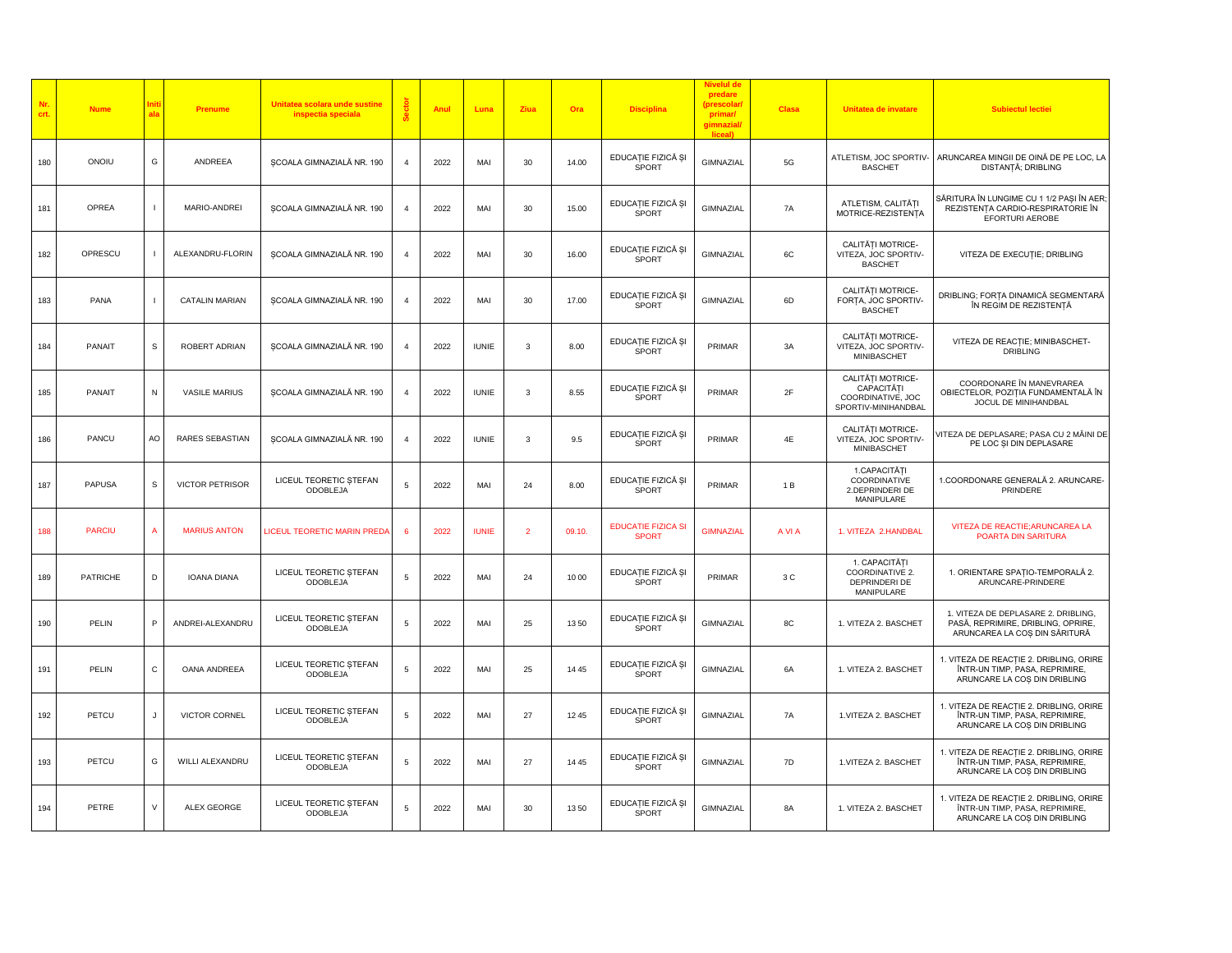| Nr.<br>crt. | <b>Nume</b>       | ala            | Prenume                | Unitatea scolara unde sustine<br>inspectia speciala | Sect | Anu  | Luna         | Ziua         | Ora   | <b>Disciplina</b>                         | Nivelul d<br>predare<br>(prescolar<br>primar/<br>gimnazial<br>liceal) | <b>Clasa</b>   | Unitatea de invatare                                             | <b>Subiectul lectiei</b>                                                                                   |
|-------------|-------------------|----------------|------------------------|-----------------------------------------------------|------|------|--------------|--------------|-------|-------------------------------------------|-----------------------------------------------------------------------|----------------|------------------------------------------------------------------|------------------------------------------------------------------------------------------------------------|
| 195         | PETRE             | G              | <b>ELENA</b>           | LICEUL TEORETIC ȘTEFAN<br>ODOBLEJA                  | 5    | 2022 | MAI          | 30           | 14 45 | EDUCAȚIE FIZICĂ ȘI<br>SPORT               | GIMNAZIAL                                                             | 7A             | 1. VITEZA 2. BASCHET                                             | 1. VITEZA DE EXECUȚIE 2. DRIBLING, ORIRE<br>ÎNTR-UN TIMP, PASA, REPRIMIRE,<br>ARUNCARE LA COS DIN DRIBLING |
| 196         | PETRE             | $\blacksquare$ | STEFAN ADRIAN          | LICEUL TEORETIC STEFAN<br>ODOBLEJA                  | 5    | 2022 | MAI          | 31           | 8 0 0 | EDUCAȚIE FIZICĂ ȘI<br><b>SPORT</b>        | PRIMAR                                                                | 1 B            | 1.CAPACITĂȚI<br>COORDINATIVE<br>2.DEPRINDERI DE<br>MANIPULARE    | 1.COORDONARE GENERALĂ 2. ARUNCARE-<br>PRINDERE                                                             |
| 197         | <b>PETREA</b>     | D              | <b>GABRIEL</b>         | <b>LICEUL TEORETIC MARIN PREDA</b>                  | 6    | 2022 | MAI          | 25           | 10.50 | <b>EDUCATIE FIZICA SI</b><br><b>SPORT</b> | <b>PRIMAR</b>                                                         | AIIA           | 1. VITEZA 2.MINIHANDBAI                                          | VITEZA DE REACTIE; DRIBLING SIMPLU SI<br><b>MULTIPLU</b>                                                   |
| 198         | PLA ARENAS        | M              | <b>IRINEL VIRGINIA</b> | LICEUL TEORETIC ȘTEFAN<br>ODOBLEJA                  | 5    | 2022 | MAI          | 31           | 10 00 | EDUCAȚIE FIZICĂ ȘI<br>SPORT               | PRIMAR                                                                | 3C             | 1. CAPACITĂȚI<br>COORDINATIVE 2.<br>DEPRINDERI DE<br>MANIPULARE  | 1. ORIENTARE SPAȚIO-TEMPORALĂ 2.<br>ARUNCARE-PRINDERE                                                      |
| 199         | POPA              | C              | ALEXANDRU MARIAN       | LICEUL TEORETIC STEFAN<br>ODOBLEJA                  | 5    | 2022 | <b>IUNIE</b> | 3            | 12 45 | EDUCAȚIE FIZICĂ ȘI<br><b>SPORT</b>        | GIMNAZIAL                                                             | 7A             | 1. VITEZA 2. BASCHET                                             | 1. VITEZA DE REACTIE 2. DRIBLING, ORIRE<br>ÎNTR-UN TIMP, PASA, REPRIMIRE,<br>ARUNCARE LA COȘ DIN DRIBLING  |
| 200         | POPA              | С              | ALEXANDRU-GEORGIAN     | LICEUL TEORETIC STEFAN<br><b>ODOBLEJA</b>           | 5    | 2022 | <b>IUNIE</b> | $\mathbf{3}$ | 14 45 | EDUCAȚIE FIZICĂ ȘI<br>SPORT               | GIMNAZIAL                                                             | 7D             | 1. VITEZA 2. BASCHET                                             | 1. VITEZA DE REACȚIE 2. DRIBLING, ORIRE<br>ÎNTR-UN TIMP, PASA, REPRIMIRE,<br>ARUNCARE LA COS DIN DRIBLING  |
| 201         | POPESCU           | $\mathbf{I}$   | <b>FLORENTINA</b>      | SCOALA GIMNAZIALĂ "SF.<br>ANDREI"                   | 6    | 2022 | MAI          | 25           | 8     | <b>EDUCATIE FIZICA</b>                    | PRIMAR                                                                |                | PREGATITOARE B 1. VITEZA 2. MINIBASCHET                          | 1. VITEZA DE REACTIE 2. OBISNUIREA CU<br><b>MINGEA</b>                                                     |
| 202         | POPESCU           | M              | NICOLAE COSMIN         | SCOALA GIMNAZIALĂ "SF.<br>ANDREI"                   | 6    | 2022 | MAI          | 25           | 08:55 | <b>EDUCATIE FIZICA</b>                    | PRIMAR                                                                | PREGATITOARE H | 1. VITEZA 2. MINIBASCHET                                         | 1. VITEZA DE REACTIE 2. OBISNUIREA CU<br><b>MINGEA</b>                                                     |
| 203         | PREDA             | A.T            | ALEXANDRU-MIHAI        | SCOALA GIMNAZIALĂ "SF.<br>ANDREI"                   | 6    | 2022 | MAI          | 25           | 09:50 | EDUCATIE FIZICA                           | PRIMAR                                                                | 3B             | 1. CAPACITATI<br>COORDINATIVE<br>2.<br><b>MINIBASCHET</b>        | 1. AMBIDEXTRIA<br>2.DRIBLING                                                                               |
| 204         | PREOTEASA         | N              | <b>OANA</b>            | SCOALA GIMNAZIALĂ "SF.<br>ANDREI"                   | 6    | 2022 | MAI          | 25           | 10:45 | <b>EDUCATIE FIZICA</b>                    | PRIMAR                                                                |                | PREGATITOARE C 1. VITEZA 2. MINIBASCHET                          | 1. VITEZA DE REACTIE 2. OBISNUIREA CU<br>MINGEA                                                            |
| 205         | RADU              | P              | <b>VIOREL</b>          | SCOALA GIMNAZIALĂ "SF.<br>ANDREI"                   | 6    | 2022 | MAI          | 25           | 11:50 | EDUCATIE FIZICA SI<br>SPORT               | GIMNAZIAL                                                             | 5C             | 1. ALERGAREA DE VITEZA<br>2. BASCHET                             | 1.STARTUL DE SUS SI LANSAREA DE LA<br><b>START</b><br>2.<br>PASA CU DOUA MAINI DE LA PIEPT                 |
| 206         | <b>RADULESCU</b>  | F.             | ALEXANDRA-MIHAELA      | SCOALA GIMNAZIALĂ "SF.<br>ANDREI"                   | 6    | 2022 | MAI          | 26           | 08:55 | EDUCATIE FIZICA                           | PRIMAR                                                                | 1A             | 1. CAPACITATI<br>COORDINATIVE<br>2.<br>MINIBASCHET               | 1. COORDONARE SEGMENTARA<br>2. OBISNUIREA CU MINGEA                                                        |
| 207         | <b>RAUCA</b>      | $\top$         | <b>LAURIAN TITUS</b>   | SCOALA GIMNAZIALĂ "SF.<br>ANDREI"                   | 6    | 2022 | MAI          | 26           | 09:50 | <b>EDUCATIE FIZICA</b>                    | PRIMAR                                                                | 3B             | 1. CAPACITATI<br>$\overline{2}$<br>COORDINATIVE<br>MINIBASCHET   | 1. AMBIDEXTRIA<br>2.DRIBLING                                                                               |
| 208         | ROATA             | R              | ANDREEA ELENA SONIA    | SCOALA GIMNAZIALĂ "SF.<br>ANDREI"                   | 6    | 2022 | MAI          | 26           | 10:45 | <b>EDUCATIE FIZICA</b>                    | PRIMAR                                                                | 3C             | 1. CAPACITATI<br>2.<br><b>COORDINATIVE</b><br><b>MINIBASCHET</b> | 1. AMBIDEXTRIA<br>2.DRIBLING                                                                               |
| 209         | <b>ROSCULESCU</b> | L.F            | <b>IULIA-ALEXANDRA</b> | SCOALA GIMNAZIALĂ "SF.<br>ANDREI"                   | 6    | 2022 | MAI          | 26           | 11:50 | <b>EDUCATIE FIZICA</b>                    | PRIMAR                                                                | $4\mathsf{F}$  | 1. CAPACITATI<br>COORDINATIVE<br>2.<br>MINIBASCHET               | 1. AMBIDEXTRIA<br>2.DRIBLING                                                                               |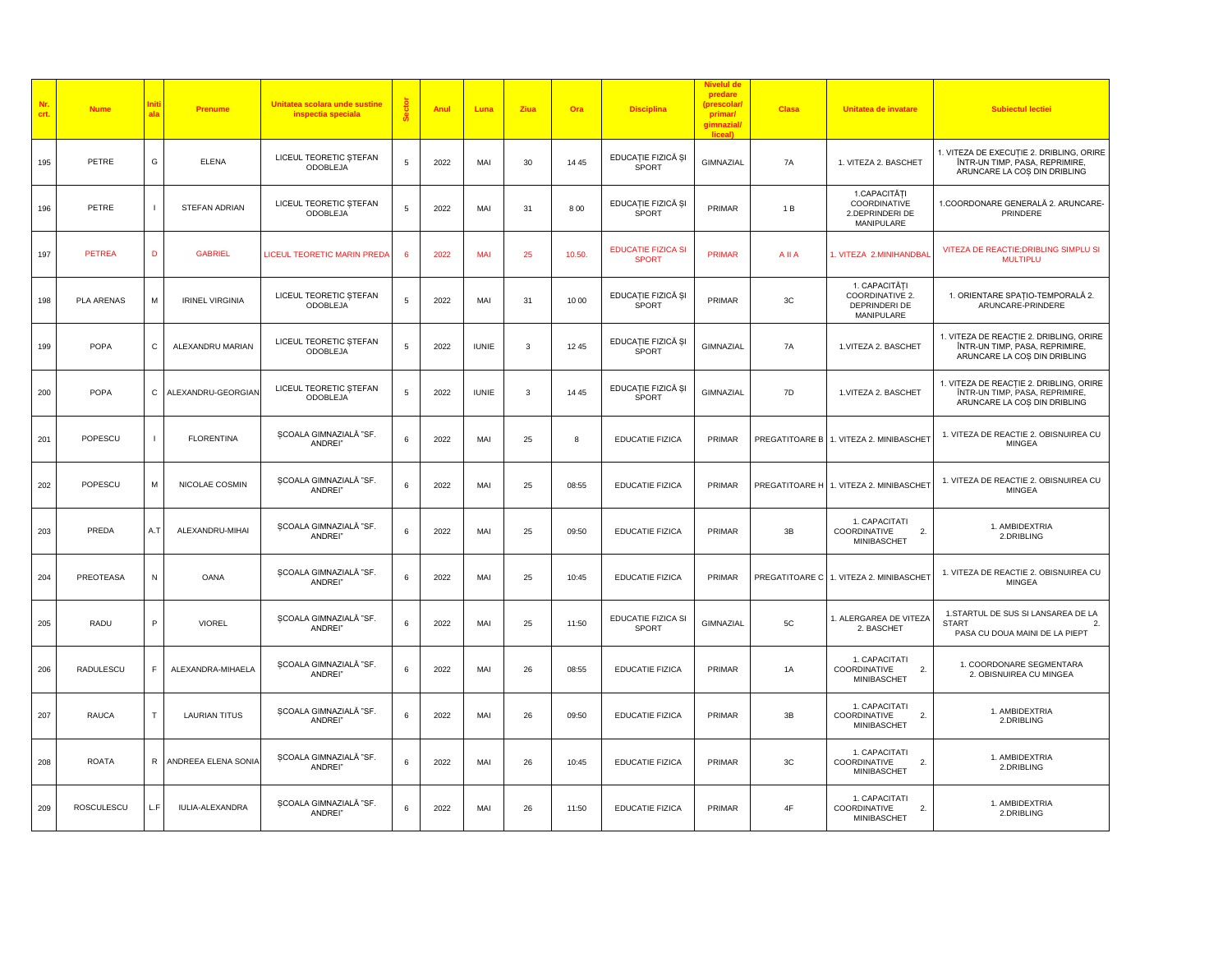| Nr.<br>crt. | <b>Nume</b>      |                | Prenume                | Unitatea scolara unde sustine<br>inspectia speciala |                | Anul | Luna         | Ziua           | Ora   | <b>Disciplina</b>           | predare<br>(prescolar)<br>primar/<br>gimnazial/<br>liceall | Clasa         | Unitatea de invatare                                                  | <b>Subiectul lectiei</b>                                                                               |
|-------------|------------------|----------------|------------------------|-----------------------------------------------------|----------------|------|--------------|----------------|-------|-----------------------------|------------------------------------------------------------|---------------|-----------------------------------------------------------------------|--------------------------------------------------------------------------------------------------------|
| 210         | <b>ROTARESCU</b> | N              | EUGEN ALEXANDRU        | SCOALA GIMNAZIALĂ "SF<br>ANDREI"                    | 6              | 2022 | MAI          | 26             | 12:45 | EDUCATIE FIZICA SI<br>SPORT | GIMNAZIAL                                                  | <b>5A</b>     | 1. ALERGAREA DE VITEZA<br>2. BASCHET                                  | 1.STARTUL DE SUS SI LANSAREA DE LA<br><b>START</b><br>2. PASA CU DOUA MAINI DE LA PIEPT                |
| 211         | <b>ROTARIU</b>   |                | ALEXANDRU ANDREI       | ȘCOALA GIMNAZIALĂ "SF.<br>ANDREI"                   | 6              | 2022 | <b>IUNIE</b> | $\overline{2}$ | 08:55 | <b>EDUCATIE FIZICA</b>      | PRIMAR                                                     | 1A            | 1. CAPACITATI<br>COORDINATIVE<br>2.<br><b>MINIBASCHET</b>             | 1. COORDONARE SEGMENTARA<br>2. OBISNUIREA CU MINGEA                                                    |
| 212         | <b>RUS</b>       | ${\sf M}$      | ALEXANDRU              | SCOALA GIMNAZIALĂ "SF.<br>ANDREI"                   | 6              | 2022 | <b>IUNIE</b> | $\overline{2}$ | 09:50 | EDUCATIE FIZICA             | PRIMAR                                                     | 3B            | 1. CAPACITATI<br>COORDINATIVE<br>$\overline{2}$<br><b>MINIBASCHET</b> | 1. AMBIDEXTRIA<br>2.DRIBLING                                                                           |
| 213         | <b>RUS</b>       | M              | MIHAI                  | SCOALA GIMNAZIALĂ "SF.<br>ANDREI"                   | 6              | 2022 | <b>IUNIE</b> | $\overline{2}$ | 10:45 | <b>EDUCATIE FIZICA</b>      | PRIMAR                                                     | 3C            | 1. CAPACITATI<br>$\overline{2}$<br>COORDINATIVE<br>MINIBASCHET        | 1. AMBIDEXTRIA<br>2.DRIBLING                                                                           |
| 214         | RUSANU           | $\overline{1}$ | ANDREI FLORIAN         | ȘCOALA GIMNAZIALĂ "SF.<br>ANDREI"                   | 6              | 2022 | <b>IUNIE</b> | $\overline{2}$ | 11:50 | <b>EDUCATIE FIZICA</b>      | PRIMAR                                                     | $4\mathsf{F}$ | 1. CAPACITATI<br>$\overline{2}$<br>COORDINATIVE<br><b>MINIBASCHET</b> | 1. AMBIDEXTRIA<br>2.DRIBLING                                                                           |
| 215         | SANDU            | м              | ADELINA MIHAELA        | ȘCOALA GIMNAZIALĂ "SF<br>ANDREI"                    | 6              | 2022 | <b>IUNIE</b> | $\overline{2}$ | 12:45 | EDUCATIE FIZICA SI<br>SPORT | GIMNAZIAL                                                  | 5A            | 1. ALERGAREA DE VITEZA<br>2. BASCHET                                  | 1.STARTUL DE SUS SI LANSAREA DE LA<br><b>START</b><br>2. PASA CU DOUA MAINI DE LA PIEPT                |
| 216         | SCHEAU           | MC             | MIRCEA IONUT           | ȘCOALA GIMNAZIALĂ "SF.<br>ANDREI"                   | 6              | 2022 | MAI          | 24             | 08:55 | <b>EDUCATIE FIZICA</b>      | PRIMAR                                                     | 2C            | 1. VITEZA 2. MINIBASCHET                                              | 1. VITEZA DE REACTIE 2. OBISNUIREA CU<br><b>MINGEA</b>                                                 |
| 217         | SELEA            | D-L            | <b>BIANCA-ILEANA</b>   | SCOALA GIMNAZIALĂ "SF.<br>ANDREI"                   | 6              | 2022 | MAI          | 24             | 12:45 | <b>EDUCATIE FIZICA</b>      | GIMNAZIAL                                                  | 5H            | 1. VITEZA 2. BASCHET                                                  | 1. VITEZA DE REACTIE 2. DRIBLING                                                                       |
| 218         | SERBAN           | MG             | CAMELIA-SIMONA         | SCOALA GIMNAZIALĂ "SF.<br>ANDREI"                   | 6              | 2022 | MAI          | 24             | 13:40 | EDUCATIE FIZICA             | GIMNAZIAL                                                  | 51            | 1. VITEZA 2. BASCHET                                                  | 1. VITEZA DE REACTIE 2. DRIBLING                                                                       |
| 219         | SIRBU            | $\mathtt{C}$   | ANDREI-EUGEN           | ȘCOALA GIMNAZIALĂ "SF.<br>ANDREI"                   | 6              | 2022 | MAI          | 24             | 14:35 | <b>EDUCATIE FIZICA</b>      | GIMNAZIAL                                                  | 6E            | 1. VITEZA 2. BASCHET                                                  | 1. VITEZA DE DEPLASARE 2. PASA CU 2<br>MAINI DE LA PIEPT                                               |
| 220         | SIRBU            | v              | ANIELA ELENA           | SCOALA GIMNAZIALĂ "SF<br>ANDREI"                    | 6              | 2022 | MAI          | 25             | 12:45 | EDUCATIE FIZICA SI<br>SPORT | GIMNAZIAL                                                  | $5\mathsf{F}$ | 1. ALERGAREA DE VITEZA<br>2. BASCHET                                  | 1.STARTUL DE SUS SI LANSAREA DE LA<br><b>START</b><br>$\overline{2}$<br>PASA CU DOUA MAINI DE LA PIEPT |
| 221         | SIRBU            | N              | DANIELA MARIANA        | ȘCOALA GIMNAZIALĂ "SF.<br>ANDREI"                   | 6              | 2022 | MAI          | 26             | 13:40 | EDUCATIE FIZICA             | GIMNAZIAL                                                  | 5B            | 1. ALERGAREA DE VITEZA<br>2. BASCHET                                  | 1.STARTUL DE SUS SI LANSAREA DE LA<br><b>START</b><br>2. PASA CU DOUA MAINI DE LA PIEPT                |
| 222         | <b>SLAVUICA</b>  | $\mathsf A$    | DANIEL ALEXANDRU       | ȘCOALA GIMNAZIALĂ "SF.<br>ANDREI"                   | 6              | 2022 | MAI          | 30             | 09:50 | <b>EDUCATIE FIZICA</b>      | PRIMAR                                                     | 3E            | 1. CAPACITATI<br>$\overline{2}$ .<br>COORDINATIVE<br>MINIBASCHET      | 1. AMBIDEXTRIA<br>2.DRIBLING                                                                           |
| 223         | SMARANDESCU      | M              | CLAUDIU MARIAN         | SCOALA GIMNAZIALĂ "SF<br>ANDREI"                    | 6              | 2022 | MAI          | 30             | 10:45 | <b>EDUCATIE FIZICA</b>      | PRIMAR                                                     | 3F            | 1. CAPACITATI<br>COORDINATIVE<br>2.<br><b>MINIBASCHET</b>             | 1. AMBIDEXTRIA<br>2.DRIBLING                                                                           |
| 224         | <b>SPINU</b>     | LF             | <b>ALEXANDRU DANUT</b> | <b>SCOALA GIMNAZIALĂ NR 49</b>                      | $\overline{2}$ | 2022 | MAI          | 24             | 09:30 | <b>EDUCAȚIE FIZICĂ</b>      | <b>PRIMAR</b>                                              | II A          | 1DEPRINDERI DE<br>MANIPULARE DE TIP<br>ABSORBȚIE. 2. FORȚA            | 1. PRINDERE CU 2 MÂINI DE PE LOC ȘI DIN<br>DEPLASARE FORȚA DINAMICĂ A<br><b>MEMBRELOR INFERIOARE</b>   |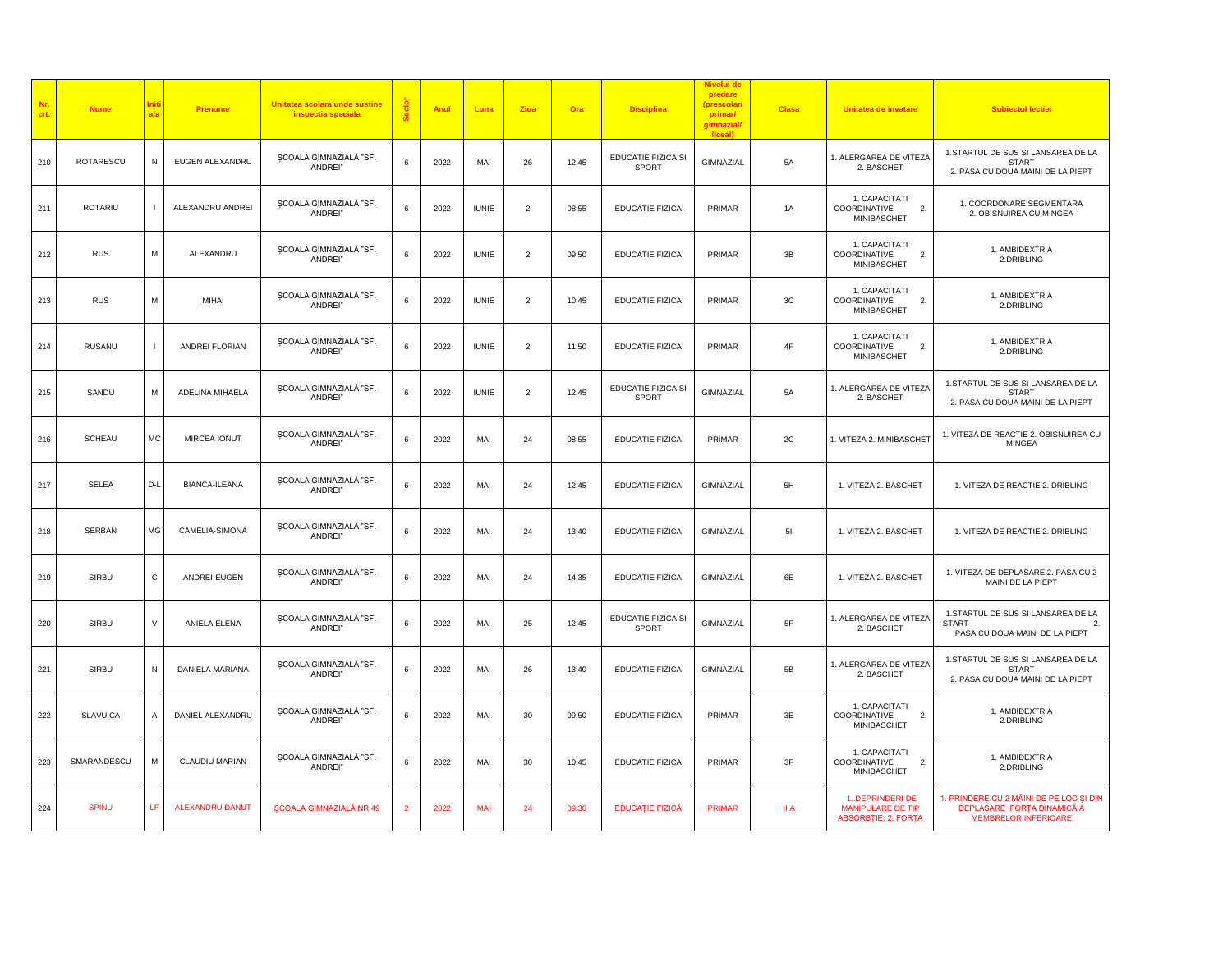| Nr.<br>crt. | <b>Nume</b>       |              | Prenume                 | Unitatea scolara unde sustine<br>inspectia speciala | å | Anul | Luna         | Ziua           | Ora   | <b>Disciplina</b>                         | predare<br>(prescolar<br>primar/<br>gimnazial/<br>liceal) | Clasa      | Unitatea de invatare                                              | <b>Subiectul lectiei</b>                                                                                                 |
|-------------|-------------------|--------------|-------------------------|-----------------------------------------------------|---|------|--------------|----------------|-------|-------------------------------------------|-----------------------------------------------------------|------------|-------------------------------------------------------------------|--------------------------------------------------------------------------------------------------------------------------|
| 225         | SPIRIDON          | т            | MARIAN                  | SCOALA GIMNAZIALĂ "SF.<br>ANDREI"                   | 6 | 2022 | MAI          | 30             | 13:45 | EDUCATIE FIZICA SI<br>SPORT               | GIMNAZIAL                                                 | 7F         | 1. ALERGAREA DE VITEZA<br>2. BASCHET                              | 1.STARTUL DE SUS SI LANSAREA DE LA<br><b>START</b><br>2. PASA CU DOUA MAINI DE LA PIEPT-<br>ARUNCARE LA COS DIN SARITURA |
| 226         | <b>STAICU</b>     | $\mathbf{C}$ | <b>CRISTIAN IULIAN</b>  | LICEUL TEORETIC MARIN PRED                          |   | 2022 | <b>IUNIE</b> | $\overline{2}$ | 07:30 | <b>EDUCATIE FIZICA SI</b><br><b>SPORT</b> | <b>GIMNAZIAL</b>                                          | A VIII-A B | 1. VITEZA 2.HANDBAL                                               | VITEZA DE REACTIE; ARUNCAREA LA<br>POARTA DIN SARITURA                                                                   |
| 227         | <b>STANARINGA</b> | F            | <b>CRISTIAN ALIN</b>    | ȘCOALA GIMNAZIALĂ "SF.<br>ANDREI"                   | 6 | 2022 | MAI          | 31             | 12:45 | <b>EDUCATIE FIZICA</b>                    | GIMNAZIAL                                                 | 5H         | 1. VITEZA 2. BASCHET                                              | 1. VITEZA DE REACTIE 2. DRIBLING                                                                                         |
| 228         | <b>STANCIU</b>    | M            | MIREL ADRIAN            | SCOALA GIMNAZIALĂ "SF.<br>ANDREI"                   | 6 | 2022 | MAI          | 31             | 13:40 | <b>EDUCATIE FIZICA</b>                    | GIMNAZIAL                                                 | 51         | 1. VITEZA 2. BASCHET                                              | 1. VITEZA DE REACTIE 2. DRIBLING                                                                                         |
| 229         | <b>STANCIU</b>    | G            | REBECA LACRAMIOARA      | SCOALA GIMNAZIALĂ "SF.<br>ANDREI"                   | 6 | 2022 | MAI          | 31             | 14:35 | <b>EDUCATIE FIZICA</b>                    | GIMNAZIAL                                                 | 6E         | 1. VITEZA 2. BASCHET                                              | 1. VITEZA DE DEPLASARE 2. PASA CU 2<br>MAINI DE LA PIEPT                                                                 |
| 230         | <b>STANCU</b>     | М            | ALEXANDRA IOANA         | ȘCOALA GIMNAZIALĂ "SF.<br>ANDREI"                   | 6 | 2022 | <b>IUNIE</b> | $\overline{2}$ | 13:40 | <b>EDUCATIE FIZICA</b>                    | GIMNAZIAL                                                 | 5B         | 1. CAPACITATI<br>COORDINATIVE<br>$\overline{2}$<br><b>BASCHET</b> | 1. AMBIDEXTRIA<br>2.DRIBLING                                                                                             |
| 231         | <b>STANESCU</b>   | M.M          | ALEXANDRA - IULIANA     | ȘCOALA GIMNAZIALĂ NR.279                            | 6 | 2022 | MAI          | 24             | 13:40 | EDUCATIE FIZICA SI<br>SPORT               | GIMNAZIAL                                                 | 6A         | 1. ALERGAREA DE VITEZA<br>2.HANDBAL                               | 1. PASUL LANSAT DE VITEZA<br>2. ARUNCAREA LA POARTA DIN ALERGARE                                                         |
| 232         | <b>STEFAN</b>     | C.V          | <b>CRISTINA</b>         | ȘCOALA GIMNAZIALĂ NR.279                            | 6 | 2022 | MAI          | 24             | 14:35 | EDUCATIE FIZICA SI<br>SPORT               | GIMNAZIAL                                                 | 5B         | 1. VITEZA 2.BASCHET                                               | 1. VITEZA DE REACTIE SI DEPLASARE<br>2. PASA CU DOUA MAINI DE LA PIEPT                                                   |
| 233         | <b>STOIAN</b>     | P            | <b>MIOARA</b>           | ȘCOALA GIMNAZIALĂ NR.279                            | 6 | 2022 | MAI          | 24             | 15:30 | EDUCATIE FIZICA SI<br><b>SPORT</b>        | GIMNAZIAL                                                 | 5C         | 1. VITEZA 2.BASCHET                                               | 1. VITEZA DE REACTIE SI DEPLASARE<br>2. PASA CU DOUA MAINI DE LA PIEPT                                                   |
| 234         | <b>STOICA</b>     | М            | MARIA RUXANDRA          | ȘCOALA GIMNAZIALĂ NR.279                            | 6 | 2022 | MAI          | 24             | 16:25 | EDUCATIE FIZICA SI<br><b>SPORT</b>        | GIMNAZIAL                                                 | 7A         | 1. ALERGAREA DE VITEZA<br>2. BASCHET                              | 1 STARTUL DE JOS SI LANSAREA DE LA<br>START 2.ARUNCAREA LA COS DE PE LOC                                                 |
| 235         | <b>STOICA</b>     | R.C          | ROBERT - DUMITRU        | SCOALA GIMNAZIALĂ NR.279                            | 6 | 2022 | MAI          | 25             | 14:35 | EDUCATIE FIZICA SI<br><b>SPORT</b>        | GIMNAZIAL                                                 | 6A         | 1. ALERGAREA DE VITEZA<br>2.HANDBAL                               | 1. PASUL LANSAT DE VITEZA<br>2. ARUNCAREA LA POARTA DIN ALERGARE                                                         |
| 236         | <b>STROE</b>      |              | G C BOGDAN - CONSTANTIN | ȘCOALA GIMNAZIALĂ NR.279                            | 6 | 2022 | MAI          | 25             | 15:30 | EDUCATIE FIZICA SI<br>SPORT               | GIMNAZIAL                                                 | 6A         | 1. ALERGAREA DE VITEZA<br>2.HANDBAL                               | 1. PASUL LANSAT DE VITEZA<br>2. ARUNCAREA LA POARTA DIN ALERGARE                                                         |
| 237         | <b>STROE</b>      | G            | <b>LUCIAN FLORIN</b>    | ȘCOALA GIMNAZIALĂ NR.279                            | 6 | 2022 | MAI          | 25             | 16:25 | EDUCATIE FIZICA SI<br><b>SPORT</b>        | GIMNAZIAL                                                 | 5C         | 1. VITEZA 2.BASCHET                                               | 1. VITEZA DE REACTIE SI DEPLASARE<br>2. PASA CU DOUA MAINI DE LA PIEPT                                                   |
| 238         | <b>STROIA</b>     | C            | <b>EUGEN DANIEL</b>     | ȘCOALA GIMNAZIALĂ NR.279                            | 6 | 2022 | MAI          | 30             | 09:50 | EDUCATIE FIZICA SI<br>SPORT               | PRIMAR                                                    | 2A         | 1. ALERGAREA DE VITEZA<br>2. MINIHANDBAL                          | 1. ALERGAREA DE VITEZA CU START DIN<br>PICIOARE<br>2. PASA CU O<br>MANA DE LA UMAR                                       |
| 239         | SUTU              | $\mathtt{C}$ | GEORGE                  | SCOALA GIMNAZIALĂ NR.279                            | 6 | 2022 | MAI          | 30             | 10:45 | EDUCATIE FIZICA SI<br><b>SPORT</b>        | PRIMAR                                                    | 1C         | 1. CAPACITATI<br>2.<br>COORDINATIVE<br>MINIHANDBAL                | 1. COORDONARE SEGMENTARA<br>2.DRIBLING SIMPLU                                                                            |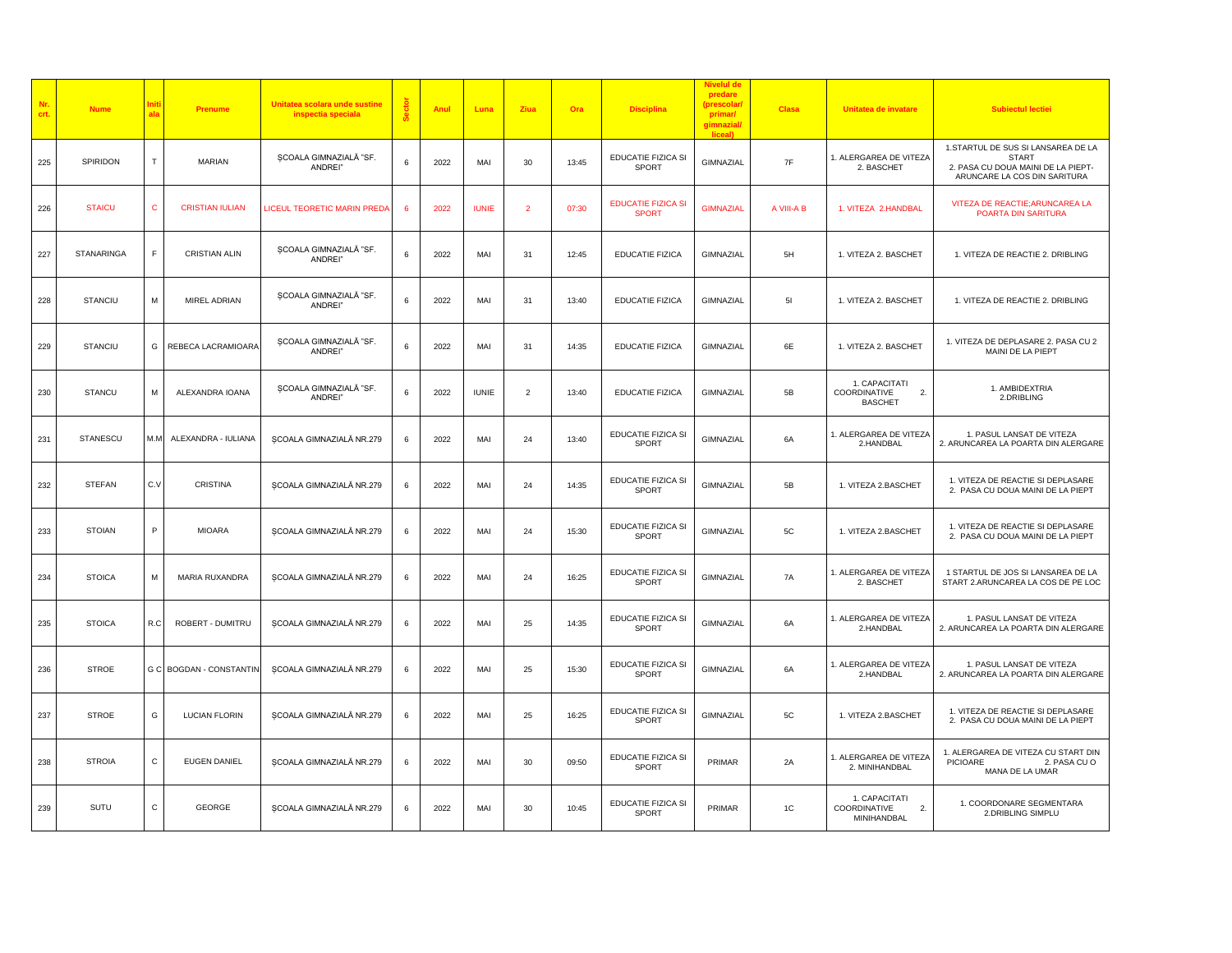| Nr.<br>crt. | <b>Nume</b>      | als         | <b>Prenume</b>         | Unitatea scolara unde sustine<br>inspectia speciala | å  | Anul | Luna         | Ziua                     | Ora   | <b>Disciplina</b>                         | <b>Nivelul de</b><br>predare<br>(prescolar<br>primar/<br>gimnazial<br>liceal) | <b>Clasa</b> | Unitatea de invatare                                      | <b>Subiectul lectiei</b>                                                                  |
|-------------|------------------|-------------|------------------------|-----------------------------------------------------|----|------|--------------|--------------------------|-------|-------------------------------------------|-------------------------------------------------------------------------------|--------------|-----------------------------------------------------------|-------------------------------------------------------------------------------------------|
| 240         | TANASE           | D           | <b>DANIEL FLORIN</b>   | SCOALA GIMNAZIALĂ NR.279                            | 6  | 2022 | MAI          | 30                       | 12:45 | EDUCATIE FIZICA SI<br>SPORT               | GIMNAZIAL                                                                     | 7A           | 1. ALERGAREA DE VITEZA<br>2. BASCHET                      | 1 STARTUL DE JOS SI LANSAREA DE LA<br>START 2.ARUNCAREA LA COS DE PE LOC                  |
| 241         | TANASE           | F           | VICENTIU TIBERIU       | SCOALA GIMNAZIALĂ NR.279                            |    | 2022 | <b>IUNIE</b> | $\overline{2}$           | 08:55 | EDUCATIE FIZICA SI<br>SPORT               | PRIMAR                                                                        | 2A           | 1. ALERGAREA DE VITEZA<br>2. MINIHANDBAL                  | 1. ALERGAREA DE VITEZA CU START DIN<br><b>PICIOARE</b><br>2. PASA CU O<br>MANA DE LA UMAR |
| 242         | TARAS            | M           | <b>IOANA CARMEN</b>    | ȘCOALA GIMNAZIALĂ NR.279                            | 6  | 2022 | <b>IUNIE</b> | $\overline{\phantom{0}}$ | 09:50 | EDUCATIE FIZICA SI<br>SPORT               | PRIMAR                                                                        | 1C           | 1. CAPACITATI<br>2.<br>COORDINATIVE<br>MINIHANDBAL        | 1. COORDONARE SEGMENTARA<br>2.DRIBLING SIMPLU                                             |
| 243         | TIRU             | R.N         | ROBERT-GABRIEL         | SCOALA GIMNAZIALĂ NR.279                            | 6  | 2022 | <b>IUNIE</b> | $\overline{2}$           | 10:45 | EDUCATIE FIZICA SI<br>SPORT               | PRIMAR                                                                        | 1B           | 1. CAPACITATI<br>2.<br>COORDINATIVE<br>MINIHANDBAL        | 1. COORDONARE SEGMENTARA<br>2.DRIBLING SIMPLU                                             |
| 244         | TITA             | G           | <b>VASILE IULIAN</b>   | ȘCOALA GIMNAZIALĂ NR. 117                           |    | 2022 | MAI          | 25                       | 8     | <b>EDUCATIE FIZICA</b>                    | PRIMAR                                                                        | 1B           | 1. VITEZA 2. MINIBASCHET                                  | 1. VITEZA DE REACTIE 2. OBISNUIREA CU<br>MINGEA                                           |
| 245         | <b>TOADER</b>    | D           | <b>CRISTIAN TEODOR</b> | ȘCOALA GIMNAZIALĂ NR. 117                           | 6  | 2022 | MAI          | 25                       | 08:55 | EDUCATIE FIZICA SI<br>SPORT               | PRIMAR                                                                        |              | PREGATITOARE A 1. VITEZA 2. MINIBASCHET                   | 1. VITEZA DE REACTIE 2. OBISNUIREA CU<br>MINGEA                                           |
| 246         | <b>TODOR</b>     |             | ELENA DANIELA          | SCOALA GIMNAZIALĂ NR. 117                           | 6  | 2022 | MAI          | 25                       | 09:50 | EDUCATIE FIZICA SI<br>SPORT               | PRIMAR                                                                        | 4F           | 1. CAPACITATI<br>2.<br>COORDINATIVE<br>MINIBASCHET        | . AMBIDEXTRIA<br>2.PASA<br>CU DOUA MAINI DE LA PIEPT                                      |
| 247         | <b>TOMELE</b>    | C           | IOAN-SEBASTIAN         | ȘCOALA GIMNAZIALĂ NR. 117                           | 6  | 2022 | MAI          | 25                       | 10:45 | EDUCATIE FIZICA SI<br>SPORT               | PRIMAR                                                                        | 1E           | 1. VITEZA 2. MINIBASCHET                                  | 1. VITEZA DE REACTIE 2. OBISNUIREA CU<br><b>MINGEA</b>                                    |
| 248         | <b>TRAISTARU</b> | L           | <b>CODRUT</b>          | LICEUL TEORETIC MARIN PREDA                         | -6 | 2022 | <b>IUNIE</b> | $\overline{2}$           | 10:00 | <b>EDUCATIE FIZICA SI</b><br><b>SPORT</b> | <b>GIMNAZIAL</b>                                                              | A VI A       | 1. VITEZA 2.HANDBAL                                       | VITEZA DE REACTIE; ARUNCAREA LA<br>POARTA DIN SARITURA                                    |
| 249         | <b>TUDOR</b>     | $\mathsf F$ | MIHAI FLORENTIN        | SCOALA GIMNAZIALĂ NR. 117                           | 6  | 2022 | MAI          | 30                       | 8     | EDUCATIE FIZICA SI<br>SPORT               | PRIMAR                                                                        | 1D           | 1. CAPACITATI<br>2.<br>COORDINATIVE<br>MINIBASCHET        | 1. COORDONARE SEGMENTARA<br>2. OBISNUIREA CU MINGEA                                       |
| 250         | <b>TUDORICA</b>  | F           | ALEXANDRINA            | ȘCOALA GIMNAZIALĂ NR. 117                           | 6  | 2022 | MAI          | 30                       | 08:55 | EDUCATIE FIZICA SI<br>SPORT               | PRIMAR                                                                        |              | PREGATITOARE D 1. VITEZA 2. MINIBASCHET                   | 1. VITEZA DE REACTIE 2. OBISNUIREA CU<br><b>MINGEA</b>                                    |
| 251         | <b>TUDOSIE</b>   | M           | ALEXANDRA DANIELA      | ȘCOALA GIMNAZIALĂ NR. 117                           | 6  | 2022 | MAI          | 30                       | 09:50 | EDUCATIE FIZICA SI<br>SPORT               | PRIMAR                                                                        |              | PREGATITOARE A 1. VITEZA 2. MINIBASCHET                   | 1. VITEZA DE REACTIE 2. OBISNUIREA CU<br>MINGEA                                           |
| 252         | <b>TURTOI</b>    | M           | ALEXANDRU DANIEL       | ȘCOALA GIMNAZIALĂ NR. 117                           | 6  | 2022 | MAI          | 30                       | 10:45 | EDUCATIE FIZICA SI<br>SPORT               | PRIMAR                                                                        | 4H           | 1. CAPACITATI<br>2.<br>COORDINATIVE<br>MINIBASCHET        | 1. AMBIDEXTRIA<br>2.DRIBLING                                                              |
| 253         | TUTUNARU         | T           | MARIUS-MIHAI           | ȘCOALA GIMNAZIALĂ NR. 117                           | 6  | 2022 | MAI          | 30                       | 11:40 | EDUCATIE FIZICA SI<br>SPORT               | PRIMAR                                                                        | 4F           | 1. CAPACITATI<br>COORDINATIVE<br>2.<br><b>MINIBASCHET</b> | 1. AMBIDEXTRIA<br>2.DRIBLING                                                              |
| 254         | <b>UDREA</b>     | D           | ANDREI - VALENTIN      | SCOALA GIMNAZIALĂ NR. 117                           | 6  | 2022 | MAI          | 31                       | 8     | EDUCATIE FIZICA SI<br>SPORT               | PRIMAR                                                                        | 1B           | 1. CAPACITATI<br>COORDINATIVE<br>2.<br>MINIBASCHET        | 1. COORDONARE SEGMENTARA<br>2. OBISNUIREA CU MINGEA                                       |